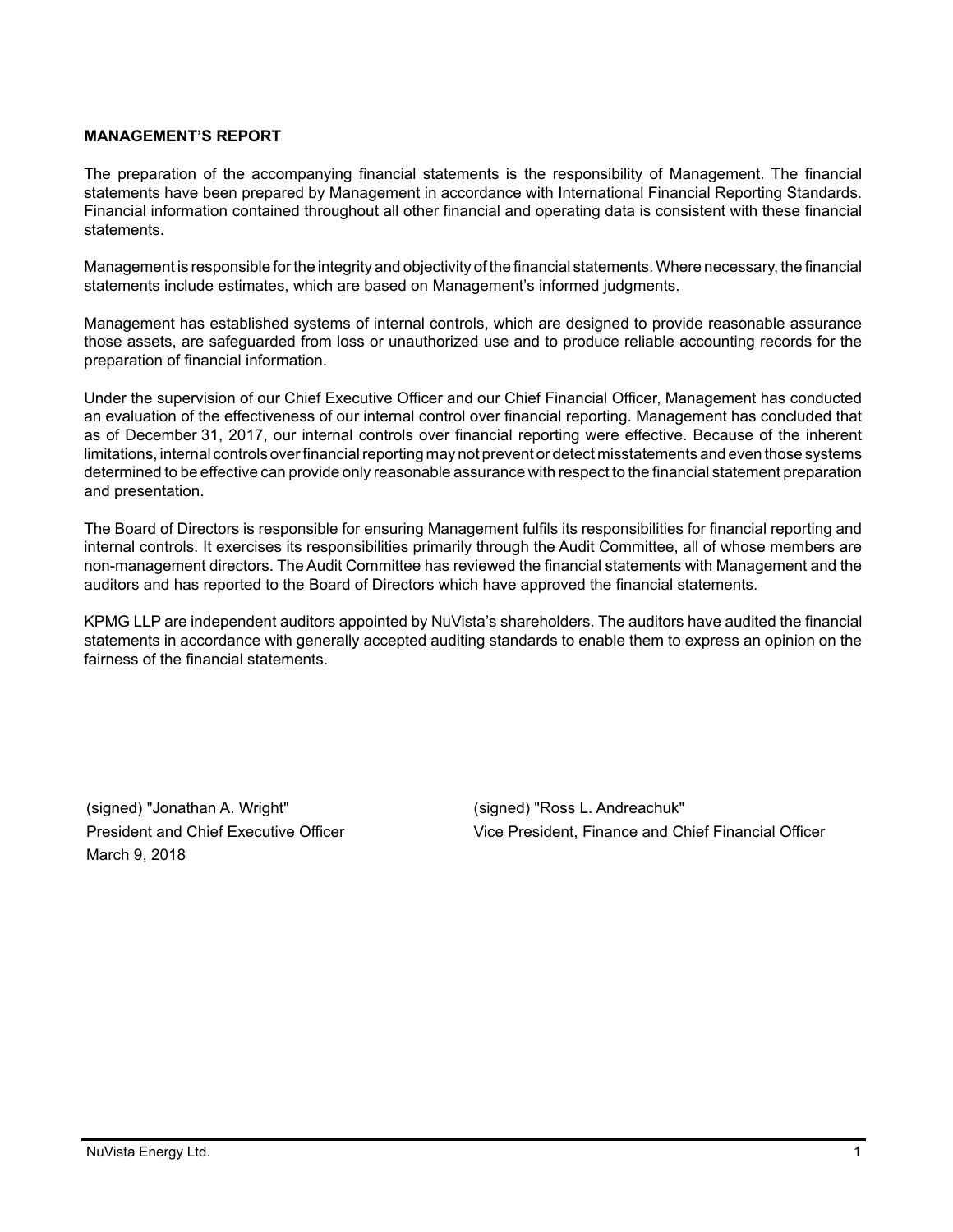# **INDEPENDENT AUDITORS' REPORT**

#### To the Shareholders of NuVista Energy Ltd.

We have audited the accompanying financial statements of NuVista Energy Ltd., which comprise the statements of financial position as at December 31, 2017 and 2016, the statements of income (loss) and comprehensive income (loss), changes in shareholders' equity and cash flows for the years then ended, and notes, comprising a summary of significant accounting policies and other explanatory information.

#### *Management's Responsibility for the Financial Statements*

Management is responsible for the preparation and fair presentation of these financial statements in accordance with International Financial Reporting Standards, and for such internal control as management determines is necessary to enable the preparation of financial statements that are free from material misstatement, whether due to fraud or error.

#### *Auditors' Responsibility*

Our responsibility is to express an opinion on these financial statements based on our audits. We conducted our audits in accordance with Canadian generally accepted auditing standards. Those standards require that we comply with ethical requirements and plan and perform the audit to obtain reasonable assurance about whether the financial statements are free from material misstatement.

An audit involves performing procedures to obtain audit evidence about the amounts and disclosures in the financial statements. The procedures selected depend on our judgment, including the assessment of the risks of material misstatement of the financial statements, whether due to fraud or error. In making those risk assessments, we consider internal control relevant to the entity's preparation and fair presentation of the financial statements in order to design audit procedures that are appropriate in the circumstances, but not for the purpose of expressing an opinion on the effectiveness of the entity's internal control.An audit also includes evaluating the appropriateness of accounting policies used and the reasonableness of accounting estimates made by management, as well as evaluating the overall presentation of the financial statements.

We believe that the audit evidence we have obtained in our audits is sufficient and appropriate to provide a basis for our audit opinion.

#### *Opinion*

In our opinion, the financial statements present fairly, in all material respects, the financial position of NuVista Energy Ltd. as at December 31, 2017 and 2016, and its financial performance and its cash flows for the years then ended in accordance with International Financial Reporting Standards.

(signed) "KPMG LLP" Chartered Professional Accountants

March 9, 2018 Calgary, Canada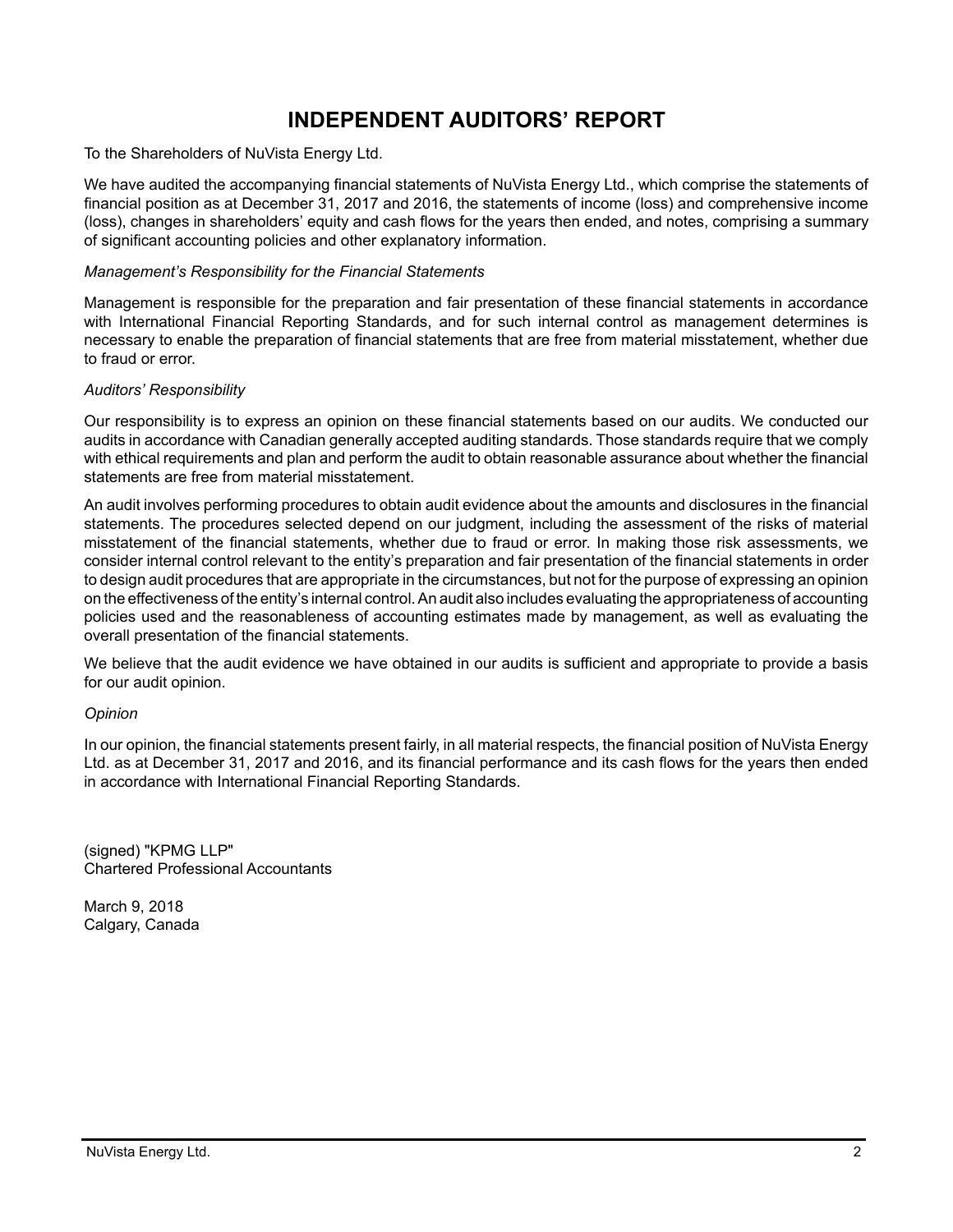#### **Statements of Financial Position**

| (\$Cdn thousands)                                         |                    |             |
|-----------------------------------------------------------|--------------------|-------------|
| As at December 31,                                        | 2017               | 2016        |
| <b>Assets</b>                                             |                    |             |
| <b>Current assets</b>                                     |                    |             |
| Cash and cash equivalents                                 | \$                 | \$<br>5,341 |
| Accounts receivable and prepaid expenses                  | 47,941             | 32,274      |
|                                                           | 47,941             | 37,615      |
| Financial derivative assets (note 17)                     | 28,387             | 962         |
| Exploration and evaluation assets (note 6)                | 64,298             | 73,667      |
| Property, plant and equipment (note 7)                    | 1,027,116          | 848,996     |
| Deferred tax asset (note 12)                              | 18,677             |             |
| <b>Total assets</b>                                       | \$<br>1,186,419 \$ | 961,240     |
|                                                           |                    |             |
| <b>Liabilities</b>                                        |                    |             |
| <b>Current liabilities</b>                                |                    |             |
| Accounts payable and accrued liabilities                  | \$<br>49,990 \$    | 52,305      |
| Accrued environmental remediation liabilities (note 5)    | 735                | 846         |
| Current portion of asset retirement obligations (note 11) | 14,250             | 8,800       |
| Financial derivative liabilities (note 17)                | 4,533              | 8,732       |
|                                                           | 69,508             | 70,683      |
| Long-term debt (note 9)                                   | 125,725            |             |
| Senior unsecured notes (note 10)                          | 67,680             | 67,156      |
| Other liabilities (note 15)                               | 1,747              | 709         |
| Asset retirement obligations (note 11)                    | 58,180             | 66,663      |
|                                                           | 322,840            | 205,211     |
| Shareholders' equity                                      |                    |             |
| Share capital (note 13)                                   | 1,276,426          | 1,265,988   |
| Contributed surplus                                       | 49,545             | 46,801      |
| <b>Deficit</b>                                            | (462, 392)         | (556, 760)  |
|                                                           | 863,579            | 756,029     |
| Total liabilities and shareholders' equity                | \$<br>1,186,419 \$ | 961,240     |

Subsequent events (notes 10 & 17) Commitments (note 20)

See accompanying notes to the financial statements.

Approved on behalf of the Board:

Director Director

(signed) "Deborah S. Stein" (signed) "Pentti O. Karkkainen"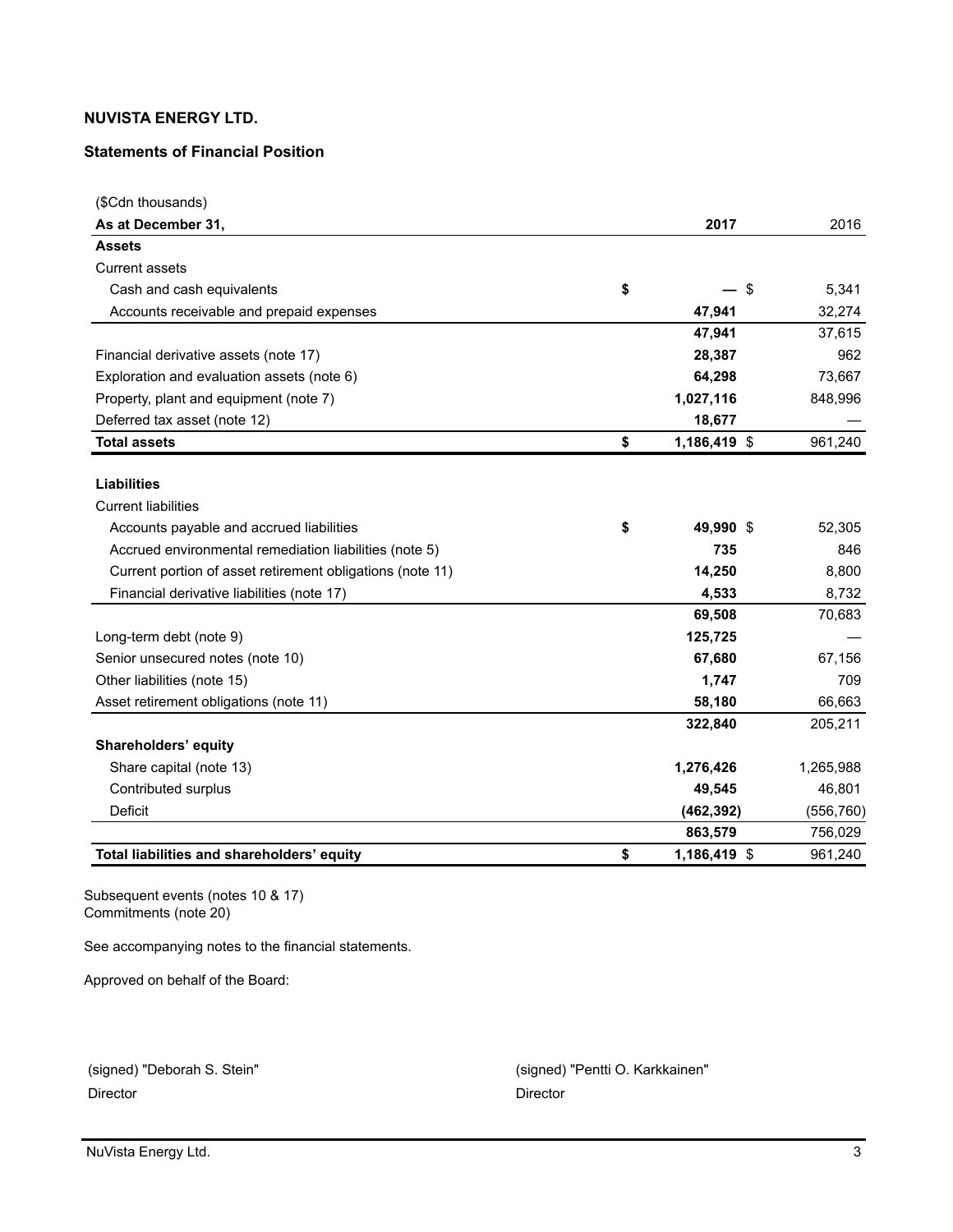# **Statements of Earnings (Loss) and Comprehensive Income (Loss)**

(\$Cdn thousands, except per share amounts)

| Year Ended December 31,                                                                         | 2017                    | 2016      |
|-------------------------------------------------------------------------------------------------|-------------------------|-----------|
| <b>Revenues</b>                                                                                 |                         |           |
| Petroleum and natural gas                                                                       | \$<br>377,746 \$        | 257,252   |
| <b>Royalties</b>                                                                                | (12, 149)               | (1,861)   |
| Net revenue from petroleum and natural gas sales                                                | 365,597                 | 255,391   |
| Realized gain on financial derivatives                                                          | 5.064                   | 26,329    |
| Unrealized gain (loss) on financial derivatives                                                 | 31,624                  | (33, 527) |
| Net revenue from petroleum and natural gas sales and gains (losses) on financial<br>derivatives | 402,285                 | 248,193   |
| <b>Expenses</b>                                                                                 |                         |           |
| Transportation                                                                                  | 28,951                  | 21,119    |
| Operating                                                                                       | 111,465                 | 94,821    |
| General and administrative                                                                      | 17,377                  | 16,629    |
| Share-based compensation (note 15)                                                              | 5,969                   | 5,084     |
| Depletion, depreciation, amortization and impairment (notes 6 & 7)                              | 137,015                 | 100,972   |
| Exploration and evaluation (note 6)                                                             | 6,932                   | 827       |
| Loss on property dispositions (note 8)                                                          | 6,808                   | 539       |
| Environmental remediation recovery (note 5)                                                     | (2, 550)                |           |
| Note receivable recovery                                                                        |                         | (350)     |
| Financing costs (note 18)                                                                       | 13,324                  | 11,831    |
|                                                                                                 | 325,291                 | 251,472   |
| Earnings (loss) before taxes                                                                    | 76,994                  | (3,279)   |
| Deferred income tax benefit                                                                     | (17, 374)               | (1,626)   |
| Net earnings (loss) and comprehensive income (loss)                                             | \$<br>94,368 \$         | (1,653)   |
| Net earnings (loss) per share (note 14)                                                         |                         |           |
| Basic                                                                                           | \$<br>$0.54 \text{ } $$ | (0.01)    |
| <b>Diluted</b>                                                                                  | \$<br>$0.54$ \$         | (0.01)    |

See accompanying notes to the financial statements.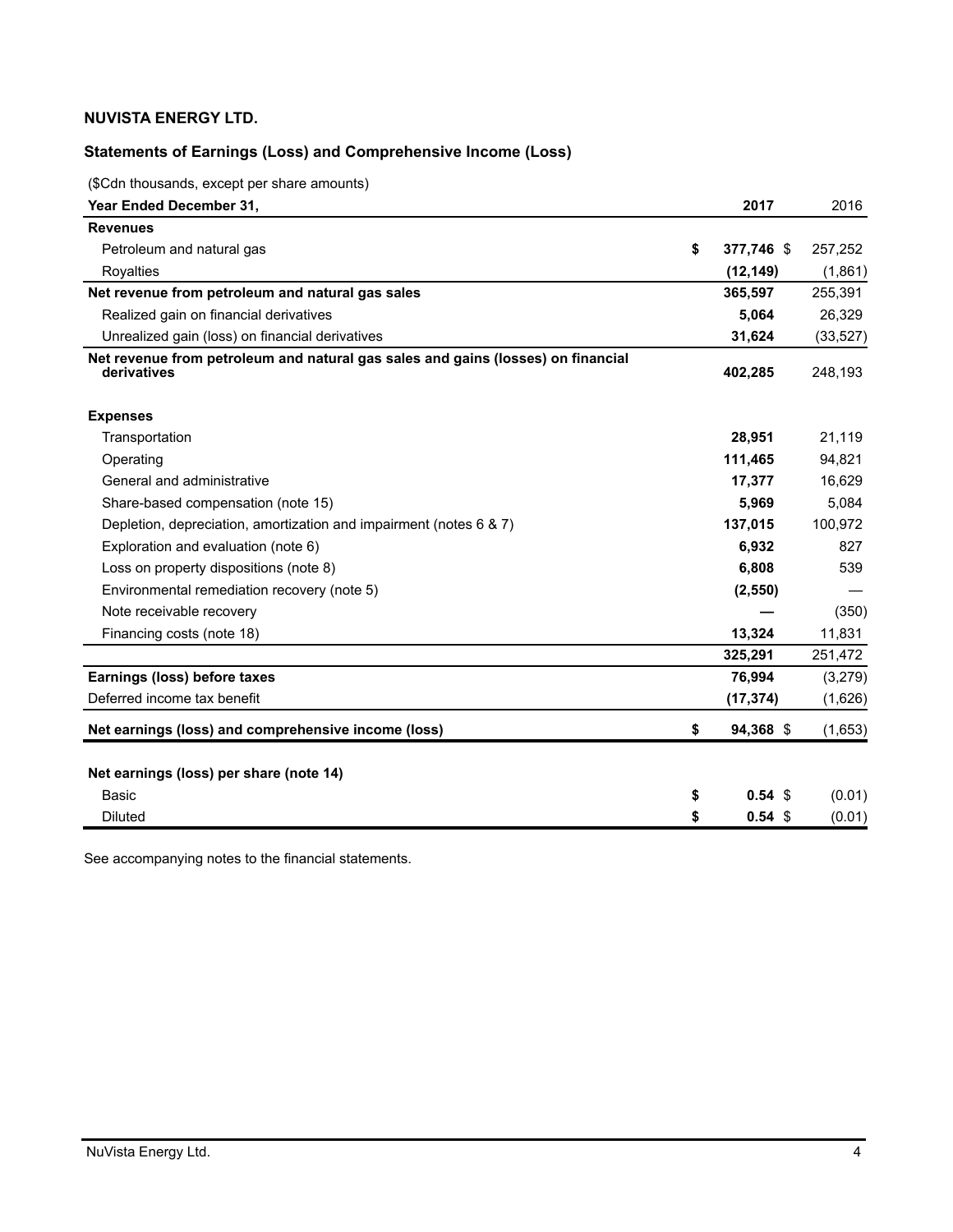# **Statements of Changes in Shareholders' Equity**

| (\$Cdn thousands)                                                                                     |                       |            |
|-------------------------------------------------------------------------------------------------------|-----------------------|------------|
| Year ended December 31,                                                                               | 2017                  | 2016       |
| <b>Share capital (note 13)</b>                                                                        |                       |            |
| Balance, January 1                                                                                    | \$<br>1,265,988 \$    | 1,140,170  |
| Issued for cash on offering of common shares                                                          |                       | 103,510    |
| Issued for cash on offering of flow-through common shares, net of implied<br>premium of \$1.6 million |                       | 20,003     |
| Issued for cash on exercise of stock options                                                          | 5,738                 | 4,640      |
| Contributed surplus transferred on exercise of stock options                                          | 1,976                 | 1,592      |
| Conversion of restricted share awards                                                                 | 1,422                 | 897        |
| Share issue costs, net of deferred tax benefit of \$1.3 million (2016 - \$nil)                        | 1,302                 | (4,824)    |
| Balance, end of period                                                                                | \$<br>1,276,426 \$    | 1,265,988  |
| <b>Contributed surplus</b>                                                                            |                       |            |
| Balance, January 1                                                                                    | \$<br>46,801 \$       | 44,576     |
| Share-based compensation                                                                              | 6,142                 | 4,714      |
| Transfer to share capital on exercise of stock options                                                | (1,976)               | (1,592)    |
| Conversion of restricted share awards                                                                 | (1, 422)              | (897)      |
| Balance, end of period                                                                                | \$<br>49,545 \$       | 46,801     |
|                                                                                                       |                       |            |
| <b>Deficit</b>                                                                                        |                       |            |
| Balance, January 1                                                                                    | \$<br>$(556, 760)$ \$ | (555, 107) |
| Net earnings (loss)                                                                                   | 94,368                | (1,653)    |
| Balance, end of period                                                                                | \$<br>$(462, 392)$ \$ | (556,760)  |
| Total shareholders' equity                                                                            | \$<br>863,579 \$      | 756,029    |

See accompanying notes to the financial statements.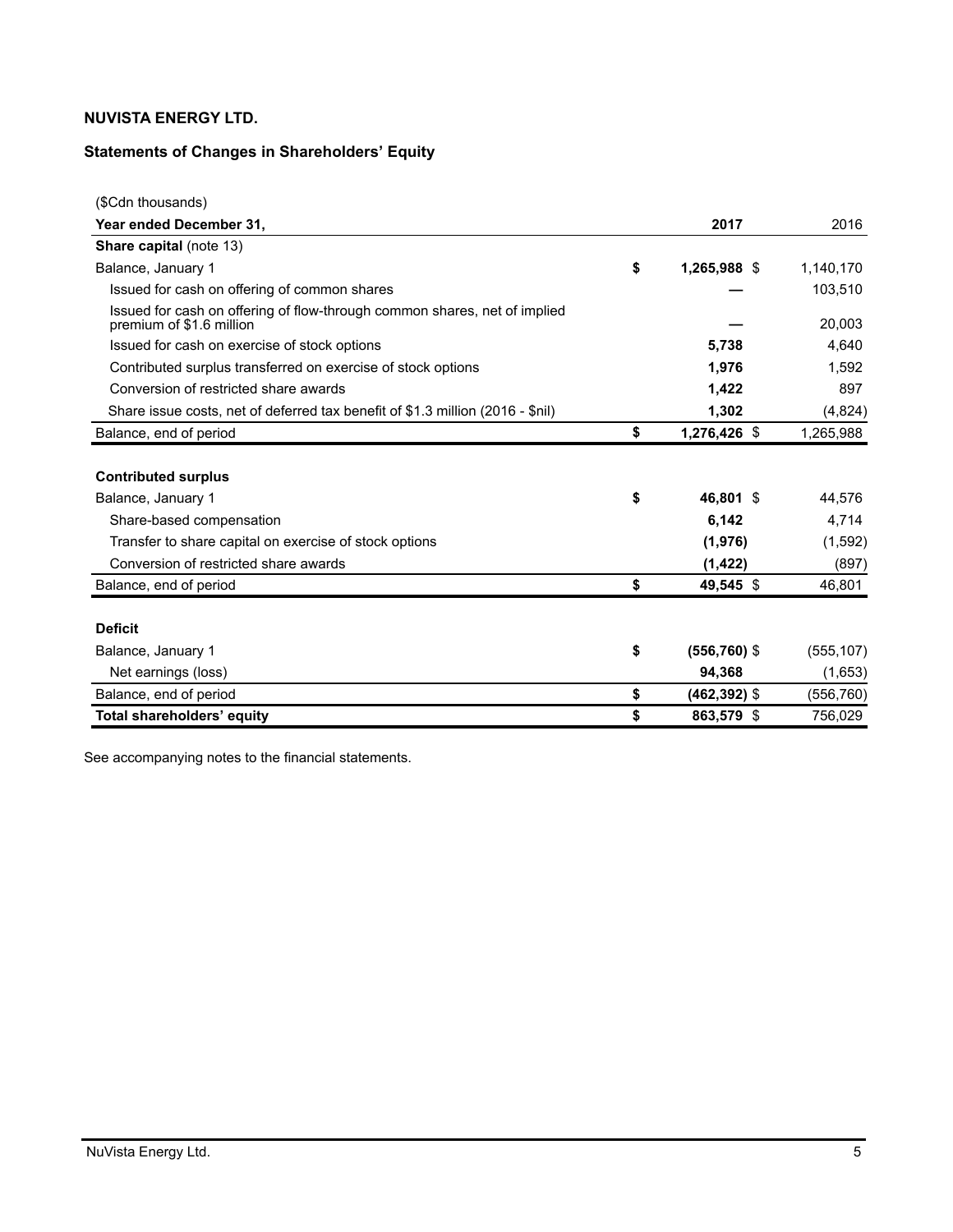# **Statement of Cash Flows**

| (\$Cdn thousands)                                          |                 |            |
|------------------------------------------------------------|-----------------|------------|
| Year ended December 31,                                    | 2017            | 2016       |
| Cash provided by (used in)                                 |                 |            |
| <b>Operating activities</b>                                |                 |            |
| Net income (loss)                                          | \$<br>94,368 \$ | (1,653)    |
| Items not requiring cash from operations:                  |                 |            |
| Depletion, depreciation, amortization and impairment       | 137,015         | 100,972    |
| Exploration and evaluation                                 | 6,932           | 827        |
| Loss on property dispositions                              | 6,808           | 539        |
| Share-based compensation (note 15)                         | 4,931           | 3,834      |
| Unrealized (gain) loss on financial derivatives            | (31, 624)       | 33,527     |
| Deferred income tax recovery                               | (17, 374)       | (1,626)    |
| Accretion (note 11)                                        | 1,524           | 1,771      |
| Asset retirement expenditures (note 11)                    | (9, 813)        | (10, 791)  |
| Change in non-cash working capital                         | 31,913          | (649)      |
|                                                            | 224,680         | 126,751    |
| <b>Financing activities</b>                                |                 |            |
| Issue of share capital, net of share issue costs           | 5,737           | 124,954    |
| Increase (repayment) of long-term debt                     | 125,725         | (196, 733) |
| Issuance of senior unsecured notes, net of financing costs |                 | 66,893     |
|                                                            | 131,462         | (4,886)    |
| <b>Investing activities</b>                                |                 |            |
| Property, plant and equipment expenditures                 | (314, 535)      | (187, 363) |
| Exploration and evaluation expenditures                    | (767)           | (1,698)    |
| Property acquisitions                                      |                 | (3, 133)   |
| Proceeds on property dispositions                          | 2,241           | 75,983     |
| Change in non-cash working capital                         | (48, 422)       | (313)      |
|                                                            | (361, 483)      | (116, 524) |
| Change in cash and cash equivalents                        | (5, 341)        | 5,341      |
| Cash and cash equivalents, beginning of year               | 5,341           |            |
| Cash and cash equivalents, end of year                     | \$<br>\$        | 5,341      |
| Cash interest paid                                         | \$<br>10,829 \$ | 9,464      |

See accompanying notes to the financial statements.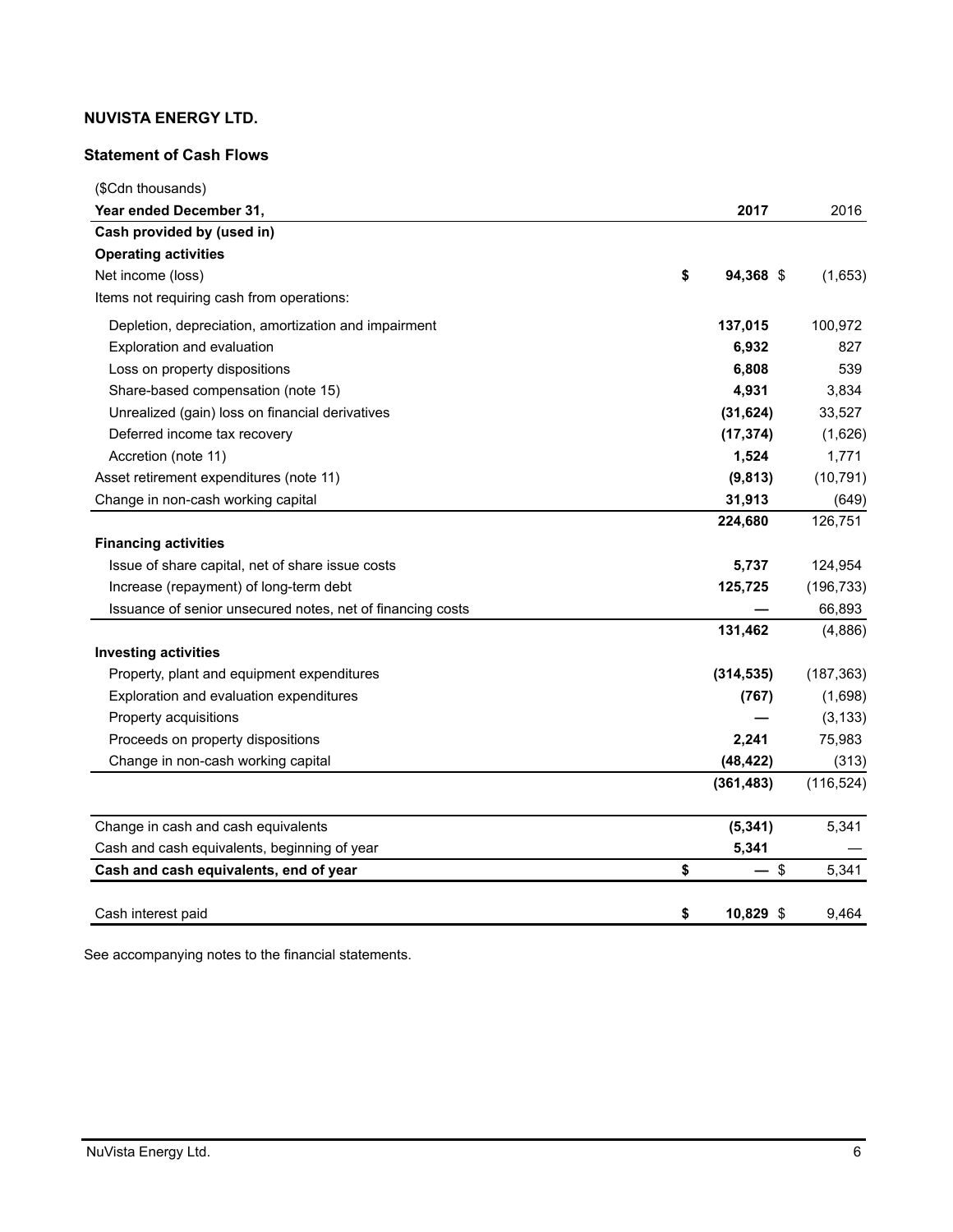#### **NUVISTA ENERGY LTD. NOTES TO THE FINANCIAL STATEMENTS**

Year ended December 31, 2017 with comparative figures for 2016. All tabular amounts are in thousands of Canadian dollars, except share and per share amounts, unless otherwise stated.

#### **1. Corporate information**

NuVista Energy Ltd. ("NuVista" or the "Company") is a Canadian publicly traded company incorporated in the province of Alberta. The Company is an oil and natural gas company actively engaged in the exploration, development and production of oil and natural gas reserves in the Western Canadian Sedimentary Basin. NuVista's focus is on the scalable and repeatable condensate-rich Montney formation in the Alberta Deep Basin.

The address of the Company's head office is 2500, 525 – 8th Avenue S.W., Calgary, Alberta, Canada, T2P 1G1.

#### **2. Basis of preparation**

(a) Statement of compliance

The financial statements have been prepared in accordance with International Financial Reporting Standards ("IFRS"). These accounting policies have been applied consistently for all periods presented in these financial statements.

These financial statements were approved and authorized for issuance by the Board of Directors on March 9, 2018.

(b) Basis of measurement

These financial statements have been prepared on the historical cost basis, except for derivative financial instruments that have been measured at fair value with the changes in fair value recorded in net earnings.

(c) Functional and presentation currency

These financial statements are presented in Canadian dollars, which is also the functional currency of the Company.

(d) Use of estimates and judgments

The preparation of the financial statements requires management to make judgments, estimates and assumptions that affect the application of accounting policies and the reported amounts of assets, liabilities, income and expenses. Actual results may differ from these estimates. Estimates and underlying assumptions are reviewed on an ongoing basis. Revisions to accounting estimates are recognized in the year in which the estimates are revised and in any future years affected.

The following are critical judgments that management has made in the process of applying accounting policies that have the most significant effect on the financial statements:

(i) Cash generating units

Cash generating units ("CGUs") are defined as the lowest grouping of integrated assets that generate identifiable cash inflows that are largely independent of the cash inflows of other assets or group of assets. The classification of assets into CGUs requires significant judgment and interpretations with respect to the integration between assets, the existence of active markets, external users, shared infrastructures and the way in which management monitors the Company's operations.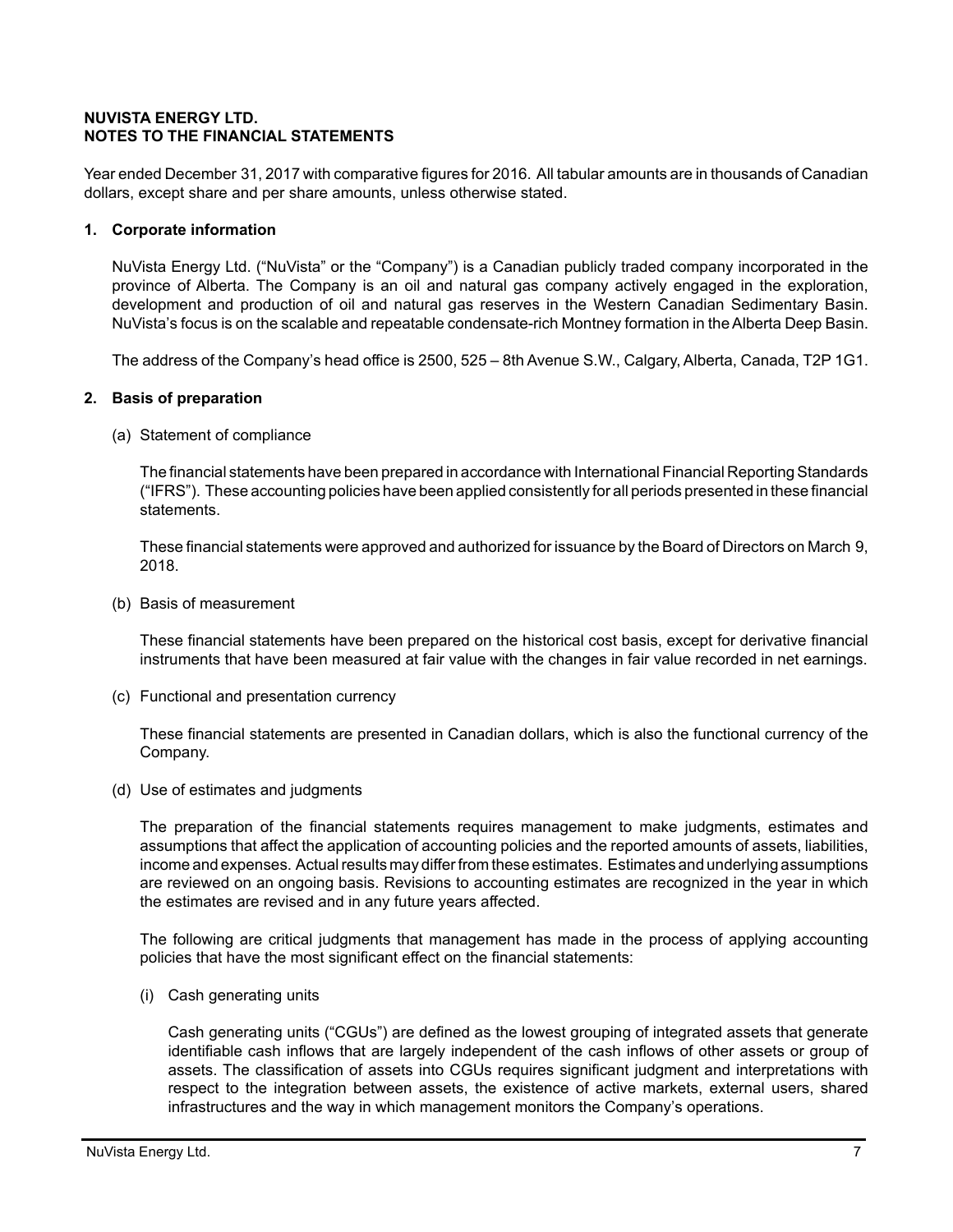#### (ii) Impairment indicators

Judgments are required to assess when impairment indicators exist and impairment testing is required. In determining the recoverable amount of assets, in the absence of quoted market prices, impairment tests are based on estimates of reserves, production rates, future oil and natural gas prices, future costs, discount rates and other relevant assumptions.

#### (iii) Exploration and evaluation assets

The application of the Company's accounting policy for exploration and evaluation assets requires management to make certain judgments in determining whether it is likely that future economic benefits exist when activities have not reached a stage where technical feasibility and commercial viability can be reasonably determined.

The following are key estimates and their assumptions made by management affecting the measurement of balances and transactions in the financial statements:

#### (iv) Reserve estimates

Oil and natural gas reserves are used in the calculation of depletion, impairment and impairment reversals. Reserve estimates are based on engineering data, estimated future prices and costs, expected future rates of production and the timing of future capital expenditures, all of which are subject to many uncertainties and interpretations. The Company expects that, over time, its reserve estimates will be revised upward or downward based on updated information such as the results of future drilling, testing and production levels and changes in commodity prices.

(v) Asset retirement obligations

Asset retirement obligations are recognized for the future decommissioning and restoration of property, plant and equipment. These obligations are based on estimated costs, which take into account the anticipated method and extent of restoration and technological advances. Actual costs are uncertain and estimates can vary as a result of changes to relevant laws and regulations, the emergence of new technology, operating experience and prices. The expected timing of future decommissioning and restoration may change due to certain factors, including reserve life. Changes to assumptions related to future expected costs, discount rates and timing may have a material impact on the amounts presented.

#### (vi) Income taxes

Tax interpretations, regulations and legislation in the various jurisdictions in which the Company and its subsidiaries operate are subject to change. The deferred tax asset or liability is based on estimates as to the timing of the reversal of temporary differences, substantively enacted tax rates and the likelihood of assets being realized.

# **3. Significant accounting policies**

(a) Cash and cash equivalents

Cash and cash equivalents are comprised of cash and short-term investments that are highly liquid in nature and have an original maturity date of three months or less.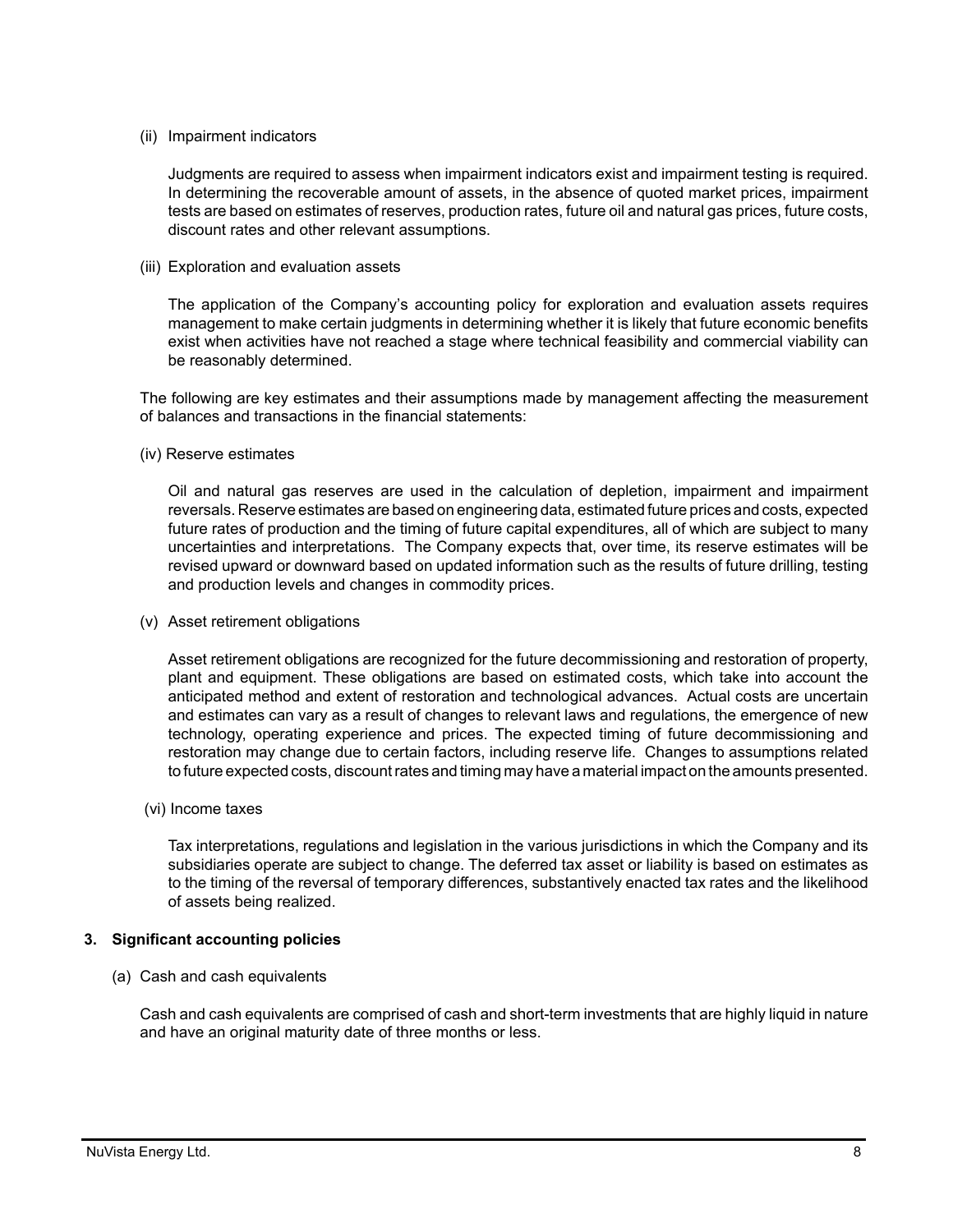(b) Joint arrangements

A portion of exploration, development and production activities are conducted jointly with others and, accordingly, the Company only reflects its proportionate interest of the assets, liabilities, revenues, expenses and cash flows. The Company does not have any joint arrangements that are structured through a separate vehicle.

(c) Exploration and evaluation assets

Exploration and evaluation ("E&E") expenditures are initially capitalized within "Exploration and evaluation assets". E&E costs may include the costs of acquiring licenses, technical services and studies, seismic acquisition, exploration drilling and testing costs and directly attributable general and administrative costs. Costs incurred prior to having obtained the legal right to explore an area are charged to net earnings as exploration and evaluation expenditures in the period in which they are incurred.

E&E assets are not depreciated. These costs are accumulated and are carried forward until technical feasibility and commercial viability of the area is determined or the assets are determined to be impaired. Technical feasibility and commercial viability are met when the Company has determined that an E&E asset will be developed, as evidenced by the classification of proved or probable reserves and the appropriate internal and external approvals.

E&E assets are assessed for impairment if: (i) sufficient data exists to determine technical feasibility and commercial viability; and (ii) facts and circumstances suggest that the carrying amount exceeds the recoverable amount. The recoverable amount of an asset is defined as the higher of fair value less costs to sell and value in use. E&E assets are tested for impairment at the operating segment level.

If proved and/or probable reserves have been discovered, E&E assets are first tested for impairment prior to the reclassification to property, plant and equipment. The carrying value, after any impairment loss, of the relevant E&E assets and associated undeveloped land is then reclassified as development and production assets within property, plant and equipment.

Any impairment loss on E&E assets, unsuccessful E&E costs and the cost of undeveloped land that has expired are charged to net earnings as exploration and evaluation expense.

(d) Development and production assets

Items of property, plant and equipment which include oil and gas development and production assets and corporate assets are measured at cost less accumulated depletion, depreciation, amortization and impairment. Development and production assets are accumulated on an area-by-area basis and represent the cost of developing the commercial reserves discovered and bringing them into production, together with the E&E expenditures incurred in finding commercial reserves transferred from E&E assets as outlined above.

Costs incurred subsequent to the determination of technical feasibility and commercial viability and the costs of replacing parts of property, plant and equipment are recognized as oil and natural gas assets only when they increase the future economic benefits embodied in the specific asset to which they relate. All other expenditures are recognized in net earnings as incurred. Such capitalized oil and natural gas assets generally represent costs incurred in developing proved and/or probable reserves and bringing in or enhancing production from such reserves. The carrying amount of any replaced or sold component is derecognized. The costs of the day-to-day servicing of property, plant and equipment are recognized in net earnings as incurred.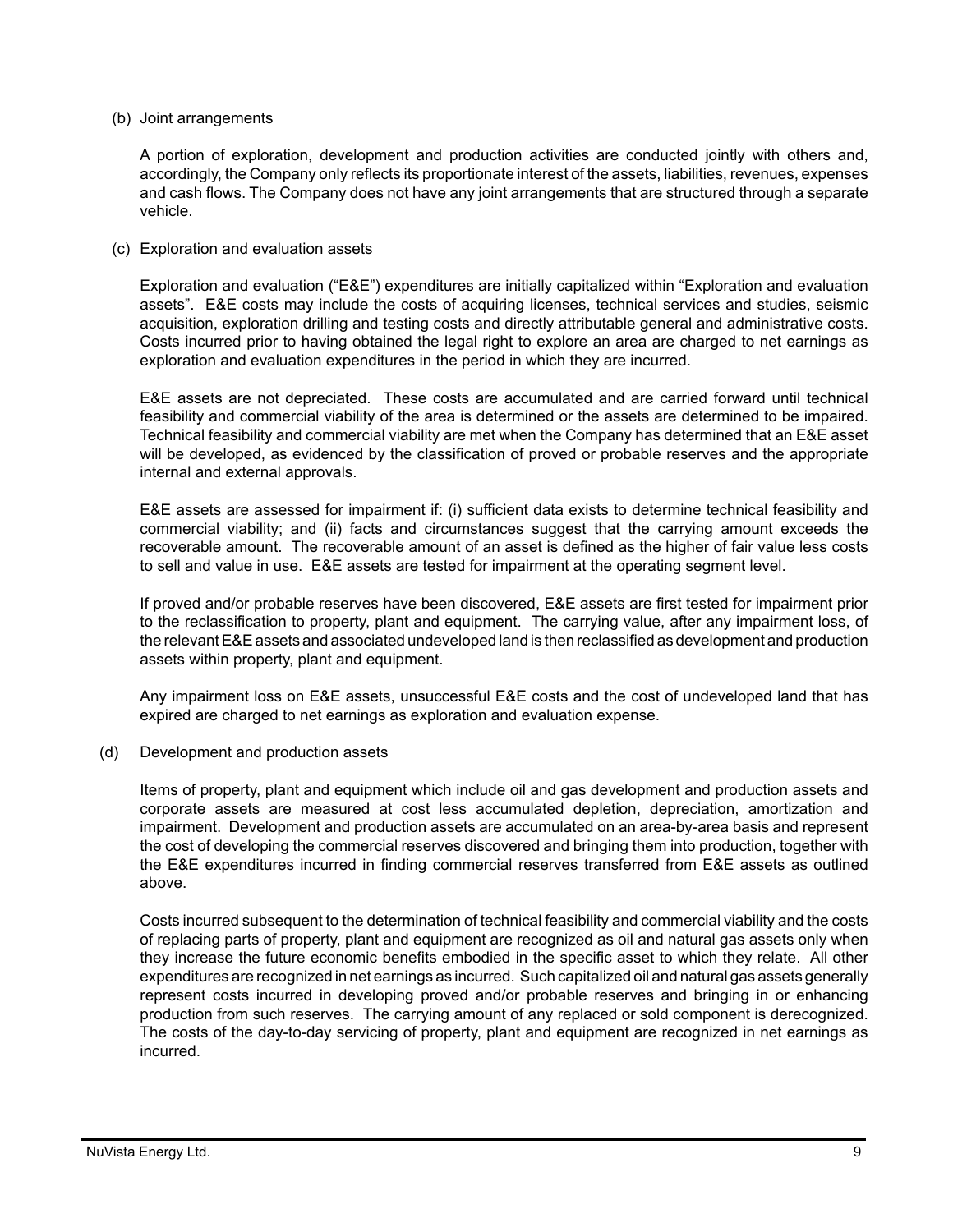#### (e) Impairment

An impairment test is performed when events and circumstances arise, at each reporting date, that indicate that the carrying value of a development and production asset may exceed its recoverable amount. The carrying value is compared against the expected recoverable amount of the asset, defined as the greater of fair value less costs to sell and its value in use. Fair value less costs to sell is determined as the amount that would be obtained for the sale of a CGU in an arm's length transaction between knowledgeable and willing parties. Fair value less costs to sell may be determined by using discounted future net cash flows of proved and probable reserves using forecast prices and costs including expansion prospects and its eventual disposal, using assumptions that an independent market participant may take into account. Value in use is determined by estimating the present value of the future net cash flows expected to be derived from the continued use of the asset. If any indications of impairment exist, the Company performs an impairment test related to the assets. Individual assets or areas are grouped for impairment assessment purposes into CGU's, which are the lowest level at which there are identifiable cash inflows that are largely independent of the cash inflows of other groups of assets.

Where the carrying amount of a CGU exceeds its recoverable amount, the CGU is considered impaired and is written down to its recoverable amount. The impairment loss is recorded within depletion, depreciation, amortization and impairment expense in net earnings. Impairments are reversed when events or circumstances give rise to changes in the estimate of the recoverable amount since the period the impairment was recorded. An impairment loss is reversed only to the extent that the CGU's carrying amount does not exceed the carrying amount that would have been determined, net of depletion, if no impairment loss had been recognized.

(f) Depletion, depreciation, amortization

The costs of development and production assets are depleted using the unit-of-production method by reference to the ratio of production in the period to the related proved and probable reserves, taking into account estimated future development costs necessary to bring those reserves into production and the estimated salvage value of the assets at the end of their useful lives. Future development costs are estimated by taking into account the level of development required to produce the reserves. These estimates are reviewed by independent reserve engineers annually.

Other property, plant and equipment are stated at cost less accumulated depletion, depreciation, amortization and any impairment in value. When significant parts of an item of property, plant and equipment have different useful lives, they are accounted for as separate items (major components) and depreciated over their useful lives. Costs associated with workovers are depreciated over two years and plant turnarounds and overhauls are depreciated over five years. Corporate assets are depreciated on a straight line basis over the useful life of the related assets. The assets' useful lives and residual values are assessed on an annual basis and, if necessary, changes in useful lives are accounted for prospectively.

#### (g) Asset purchases and disposals

Transactions involving the purchase of an individual area, or a group of areas, that do not qualify as a business combination, are treated as asset purchases irrespective of whether the specific transactions involved the transfer of the areas directly or the transfer of an incorporated entity. Accordingly, no goodwill arises and the consideration is allocated to the assets and liabilities purchased on an appropriate basis.

Proceeds on disposition are compared to the carrying value of the specific exploration and evaluation assets, development and production assets and asset retirement obligations disposed and any surplus or shortfall is recorded as a gain or loss on disposal in net earnings.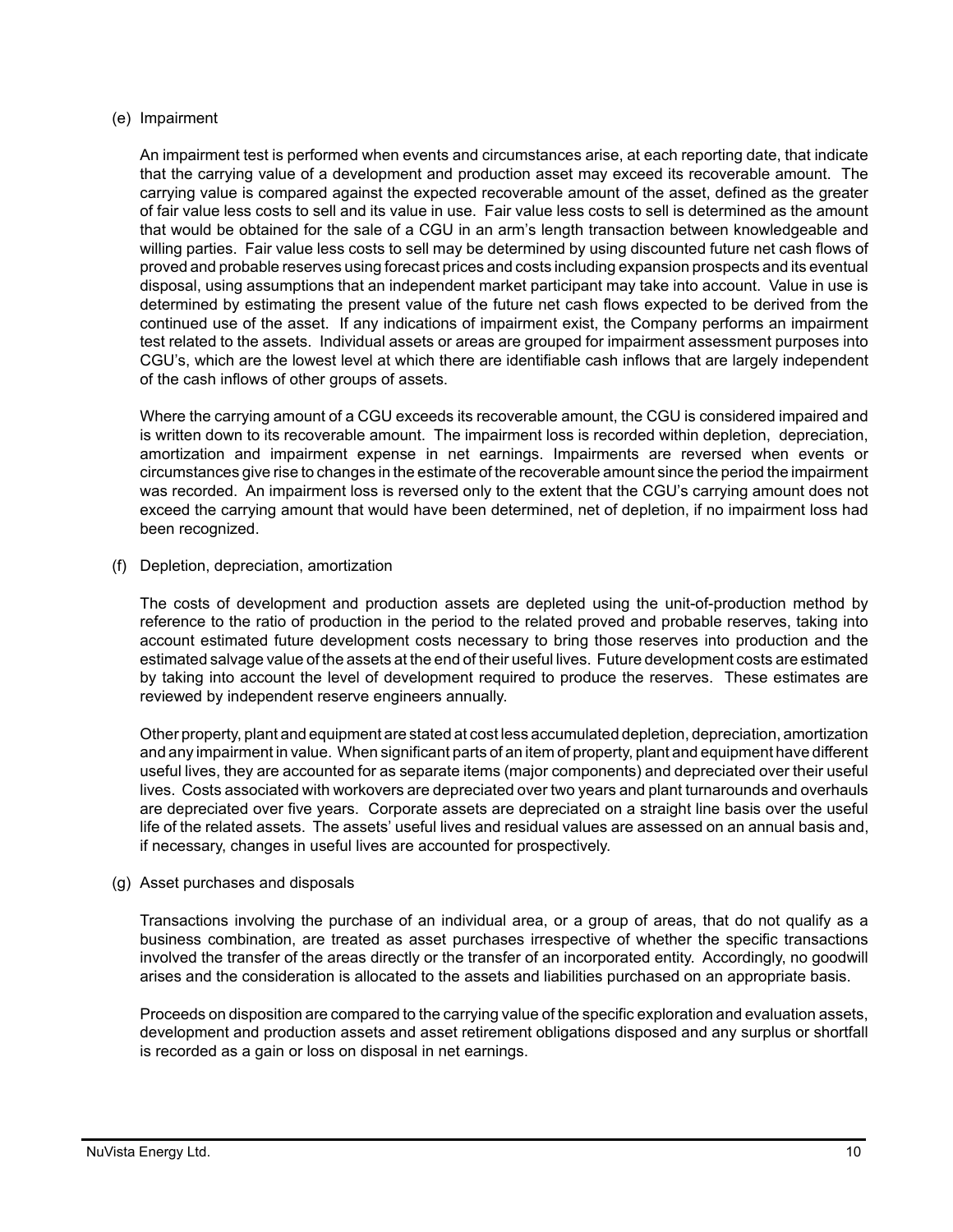#### (h) Asset exchange transactions

Asset exchange transactions for development and production assets are measured at the fair value of the asset acquired and the assets given up are measured at the carrying amount. Gains and losses are recorded in net earnings in the period incurred.

#### (i) Assets held for sale

Non-current assets are classified as held for sale if their carrying amounts will be recovered through a sale transaction rather than through continuing use. This condition is met when the sale is highly probable and the asset is available for immediate sale in its present condition. Non-current assets classified as held for sale are measured at the lower of the carrying amount and fair value less costs to sell, with impairments recognized in net earnings in the period measured. Non-current assets held for sale are presented in current assets within the statement of financial position. Assets held for sale are not depleted or depreciated. When the criteria for classification as assets held for sale are no longer met, amounts are reclassified from current assets to property, plant and equipment and the current liabilities are reclassified to asset retirement obligations.

# (j) Business combinations

Determining whether an acquisition meets the definition of a business combination or represents an asset purchase requires judgment on a case by case basis. Business combinations are accounted for using the acquisition method. The acquired identifiable assets and liabilities are measured at their fair value at the date of acquisition, with limited exceptions. Any excess of the purchase price over the recognized amount (generally the fair value) of the net assets acquired is recognized as goodwill. Any deficiency of the purchase price below the recognized amount of the net assets acquired is recorded as a bargain purchase gain in net earnings. Associated transactions costs are expensed when incurred.

#### (k) Asset retirement obligations

The Company recognizes a liability in the period in which it has a present and legal or constructive liability and a reasonable estimate of the amount can be made. On a periodic basis, the Company reviews these estimates and changes, if any, are applied prospectively. An obligation is recognized for the estimated cost of abandonment and site restoration, by discounting expected future cash flows required to settle the obligation using a risk free rate, with a corresponding amount capitalized as asset retirement costs in property, plant and equipment. These asset retirement costs are subsequently depleted on a unit-of-production basis over the life of the proved and probable reserves. The obligation is adjusted each reporting period to reflect the passage of time and changes to the estimated future cash flows underlying the obligation. The increase in the obligation due to the passage of time is recognized as accretion expense and changes in the estimated future cash flows are capitalized. Actual costs incurred upon settlement of the obligations are charged against the liability.

# (l) Revenue recognition

Revenue from the sale of crude oil, natural gas, condensate and natural gas liquids is recorded when the significant risks and rewards of ownership of the product is transferred to the buyer which is usually when legal title passes to the external party. Revenue is measured at the fair value of the consideration received or receivable.

# (m) Transportation

Transportation expenses include costs incurred to transport crude oil, natural gas, condensate and natural gas liquids from the wellhead to the point of title transfer.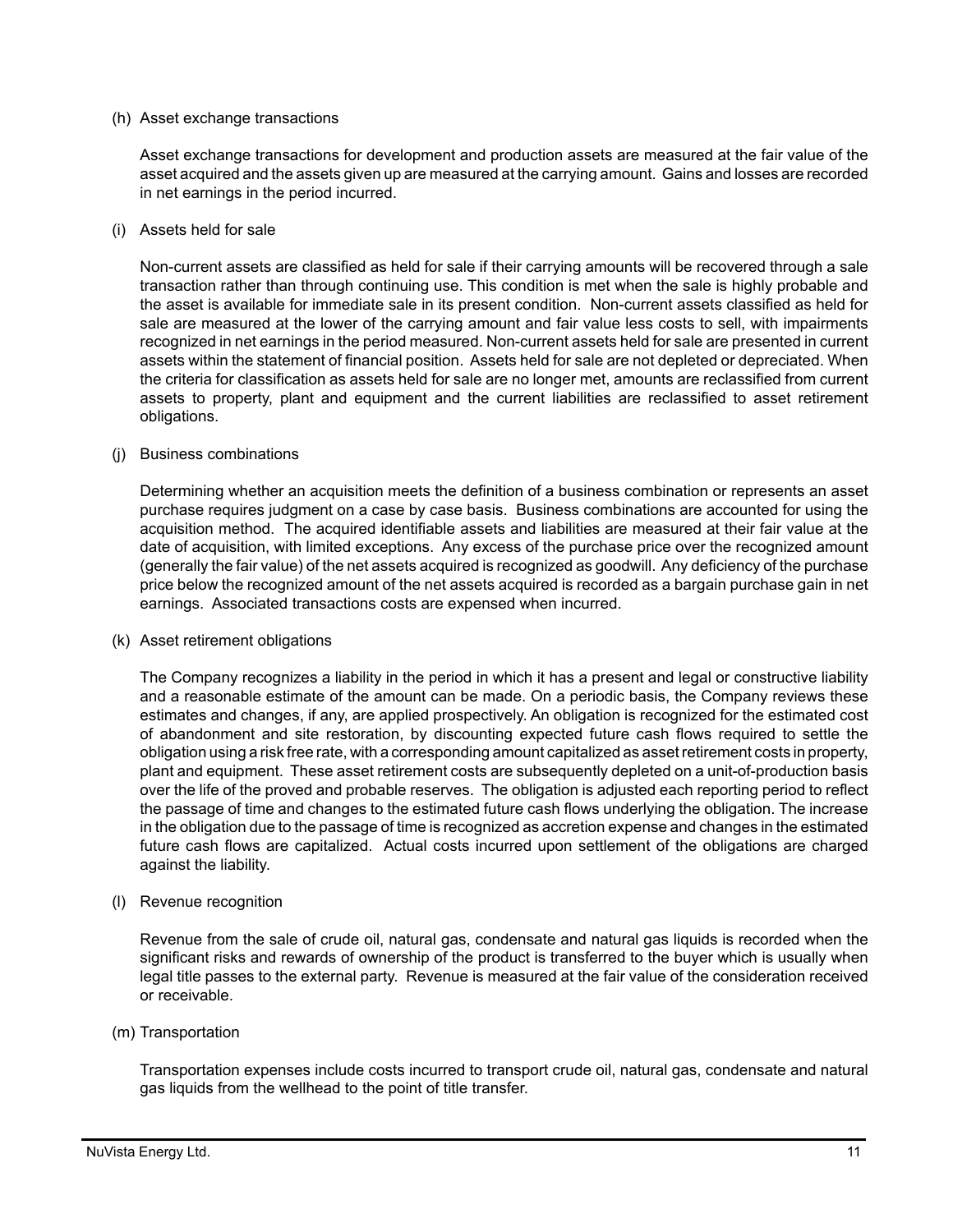#### (n) Financial instruments

(i) Non-derivative financial instruments

Financial instruments are measured at fair value on initial recognition of the instrument. Measurement in subsequent periods depends on whether the financial instrument has been classified as "fair value through profit or loss", "loans and receivables", "available-for-sale", "held-to-maturity", or "other financial liabilities" as defined by the accounting standard. Financial assets and financial liabilities at "fair value through profit or loss" are either classified as "held for trading" or "designated at fair value through profit or loss" and are measured at fair value with changes in those fair values recognized in net earnings. Financial assets classified as "loans and receivables", "held-to-maturity", and "other financial liabilities" are measured at amortized cost using the effective interest method of amortization. Financial assets classified as "available-for-sale" are measured at fair value, with changes in fair value recognized in other comprehensive income.

Financial assets, excluding derivative instruments, are classified as "loans and receivables". Financial liabilities, excluding derivative instruments, are classified as "other financial liabilities". All derivative instruments are classified as "fair value through profit or loss".

(ii) Derivative financial instruments

The Company has entered into certain financial derivative contracts in order to manage the exposure to market risks from fluctuations in commodity prices. These instruments are not used for trading or speculative purposes. The Company has not designated its financial derivative contracts as effective accounting hedges, and has not applied hedge accounting, even though the Company considers all commodity contracts to be economic hedges. As a result, all financial derivative contracts are classified as fair value through profit or loss and are recorded on the statement of financial position at fair value. Transaction costs are recognized in net earnings when incurred. Subsequent to initial recognition, derivatives are measured at fair value, and changes therein are recognized in net earnings.

The Company has accounted for its forward physical delivery sales contracts, which were entered into and continue to be held for the purpose of receipt or delivery of non-financial items, in accordance with its expected purchase, sale or usage requirements as executory contracts. As such, these contracts are not considered to be derivative financial instruments and have not been recorded at fair value on the statement of financial position. Realized gains or losses from natural gas and oil commodity physical delivery sales contracts are recognized in oil and natural gas revenue as the contracts are settled.

Embedded derivatives are separated from the host contract and accounted for separately if the economic characteristics and risks of the host contract and the embedded derivative are not closely related, a separate instrument with the same terms as the embedded derivative would meet the definition of a derivative, and the combined instrument is not measured at fair value through profit or loss. Changes in the fair value of separable embedded derivatives are recognized in net earnings.

(o) Share capital

Common shares are classified as equity. Incremental costs directly attributable to the issue of common shares and share options are recognized as a deduction from equity, net of any tax effects.

(p) Share-based compensation

The Company has four types of incentive plans: stock options, restricted stock units ("RSU"), Director deferred share unit ("DSU") plan, and restricted share awards ("RSA") that may be granted to directors, officers and employees.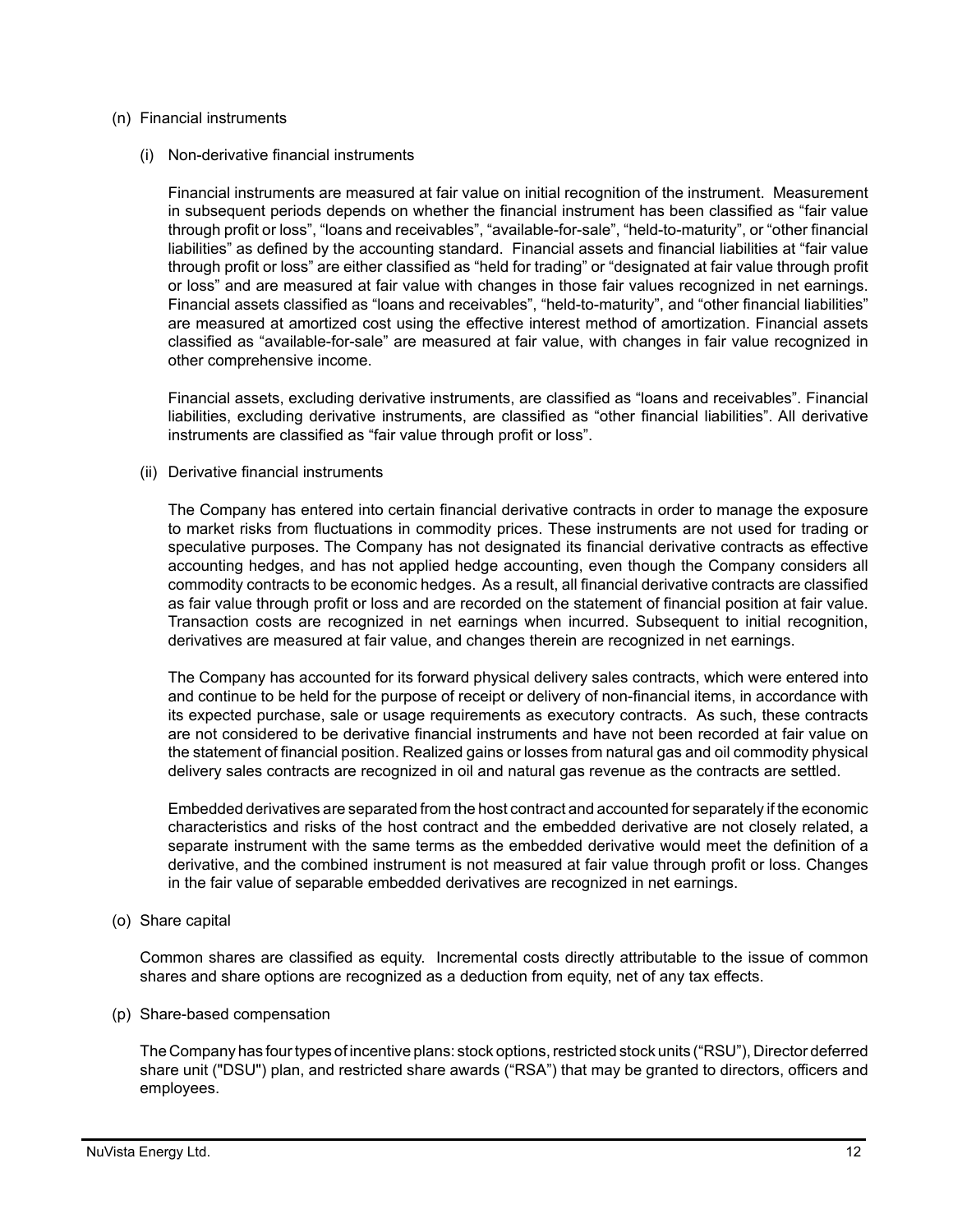The Company's stock option plan provides the stock option holder with the right to purchase common shares. The Company uses the fair value method for valuing stock option grants using the Black-Scholes option pricing model. Under this method, the compensation cost attributable to all share options granted is measured at fair value at the grant date and expensed over the vesting period to share-based compensation expense with a corresponding increase to contributed surplus. Upon the exercise of stock options, consideration received together with the amount previously recognized in contributed surplus is recorded as an increase to share capital. A forfeiture rate is estimated on the grant date and is subsequently adjusted each period to reflect the actual number of options that are expected to vest.

The Company's RSU plan entitles participants to receive cash based on the Company's share price at the time of vesting. A liability for expected cash payments is accrued over the vesting period based on the market price of the Company's common shares. Compensation expense is recorded in net earnings as share-based compensation expense.

The Company's DSU plan entitles participants to receive cash based on the Company's share price at the time of retirement. A liability for expected cash payments is accrued over the life of the DSUs based on the market price of the Company's common shares. Compensation expense is recorded in net earnings as share-based compensation expense.

The RSA incentive plan allows a holder of the RSA to receive common shares upon vesting. The Company uses the fair value method for valuing RSA grants using the Black-Scholes option pricing model. This fair value is recognized as share-based compensation expense over the vesting period with a corresponding increase to contributed surplus. The amount of the compensation expense is reduced by an estimated forfeiture rate determined at the date of the grant. Upon vesting of the RSAs, the previously recognized value in contributed surplus will be recorded as an increase to share capital.

(q) Income taxes

Income tax expense represents the sum of the tax currently payable and the deferred tax. Current tax is the expected tax payable on the taxable income for the year, using tax rates enacted or substantively enacted at the reporting date, and any adjustment to tax payable in respect of previous years.

Deferred tax is recognized on the temporary differences between the carrying amounts of assets and liabilities for financial reporting purposes and the amounts used for taxation purposes. Deferred tax is measured at the tax rates that are expected to be applied to temporary differences when they reverse, based on the laws that have been enacted or substantively enacted by the reporting date.

A deferred tax asset is recognized to the extent that it is probable that future taxable profits will be available against which the temporary difference can be utilized. Deferred tax assets are reviewed at each reporting date and are reduced to the extent that it is no longer probable that the related tax benefit will be realized. Deferred income tax assets and liabilities are netted in certain circumstances.

Deferred income tax expense is recognized in the statement of earnings except to the extent that it relates to items recognized directly in equity, in which case it is recognized in equity.

(r) Flow-through shares

The Company finances a portion of its exploration and development activities through the issuance of flowthrough shares. The resource expenditure deductions for income tax purposes related to exploratory and development activities are renounced to investors in accordance with tax legislation. Flow-through shares issued are recorded in share capital at the fair value of common shares on the date of issue. The premium received on issuing flow-through shares is initially recorded as other liabilities termed 'deferred premium on flow-through shares'. As qualifying expenditures are incurred, the premium is reversed and a deferred income tax liability is recorded. The net amount is then recognized as deferred income tax expense.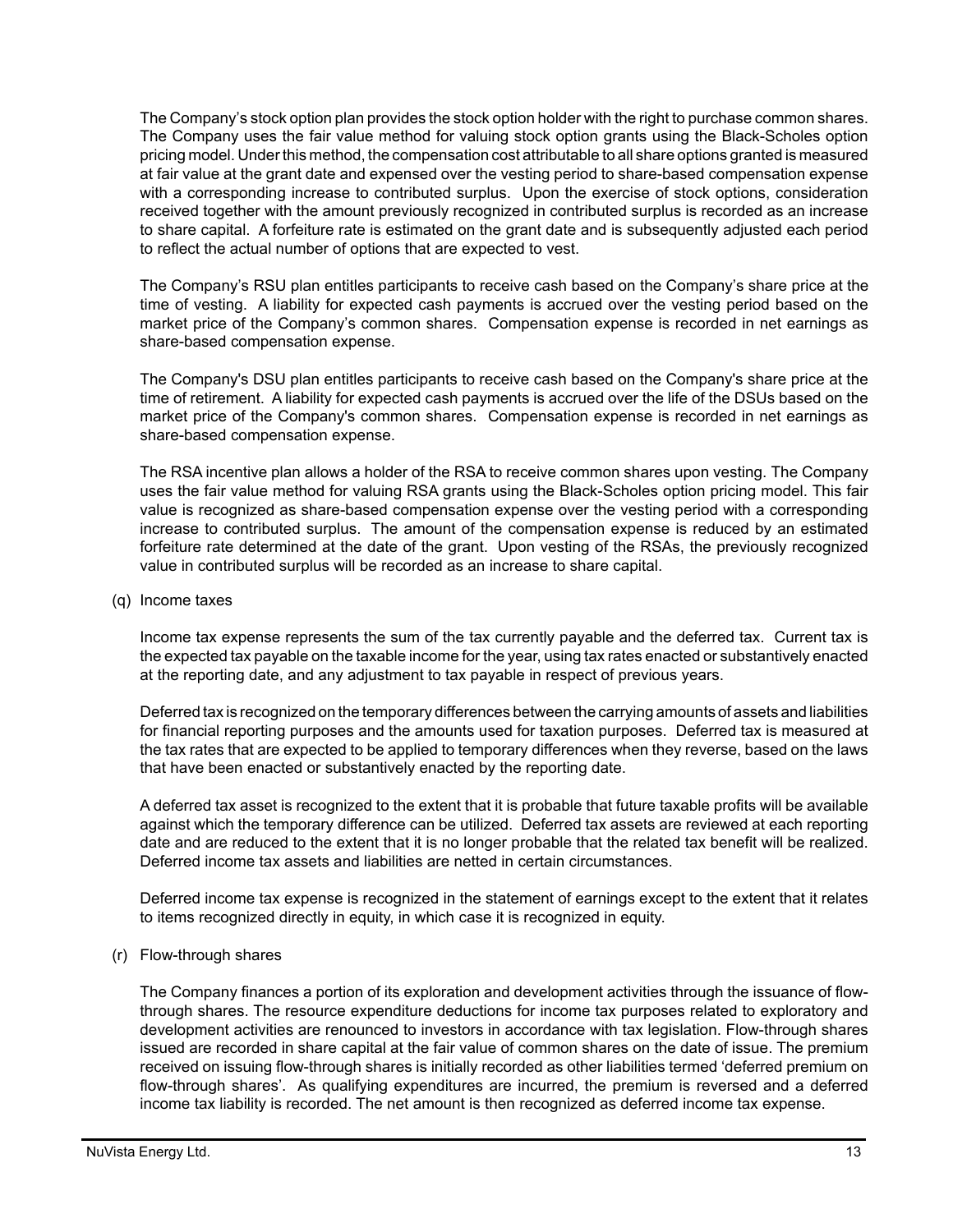# (s) Earnings (loss) per share

Basic earnings per share is calculated by dividing the net earnings or losses attributable to common shareholders of the Company by the weighted average number of common shares outstanding during the period.

Diluted per share amounts reflect the potential dilution that could occur if securities or other contracts to issue common shares were exercised into common shares. The Company calculates the dilutive impact of common shares assuming the proceeds received from the pro forma exercise of in-the-money stock options and RSAs are used to purchase common shares at average market prices.

# **4. New accounting policies**

# Future accounting changes

Below is a brief description of new IFRS standards and amendments that are not yet effective and have not been applied in the preparation of these financial statements.

In April 2016, the IASB issued its final amendments to IFRS 15 *Revenue from Contracts with Customers*, which replaces IAS 18 *Revenue*, IAS 11 *Construction Contracts*, and related interpretations. IFRS 15 provides a single, principles-based five-step model to be applied to all contracts with customers. The standard requires an entity to recognize revenue to reflect the transfer of goods and services for the amount it expects to receive, when control is transferred to the purchaser. Disclosure requirements have also been expanded. The standard is required to be adopted either retrospectively or using a modified retrospective approach for annual periods beginning on or after January 1, 2018, with earlier adoption permitted. IFRS 15 will be applied by NuVista on January 1, 2018. The Company has substantially completed its review of various revenue streams and underlying contracts with customers. It has been concluded that the adoption of IFRS 15 will not have a material impact on NuVista's net income and financial position. NuVista will provide enhanced disclosures in the notes to its financial statements beginning in Q1 2018, including disclosing the Company's disaggregated revenue streams by product type.

In July 2014, the IASB issued IFRS 9, "Financial Instruments" to replace IAS 39, "Financial Instruments: Recognition and Measurement". The standard supersedes earlier versions of IFRS 9 and completes the IASB's project to replace *IAS 39 Financial Instruments: Recognition and Measurement*. IFRS 9 introduces a single approach to determine whether a financial asset is measured at amortized cost or fair value and replaces the multiple rules in IAS 39. The approach is based on how an entity manages its financial instruments in the context of its business model and the contractual cash flow characteristics of the financial assets. For financial liabilities, IFRS 9 retains most of the requirements of IAS 39; however, where the fair value option is applied to financial liabilities, any change in fair value resulting from an entity's own credit risk is recorded in OCI rather than the statement of income, unless this creates an accounting mismatch. IFRS 9 also contains a new model to be used for hedge accounting. The Company does not currently apply hedge accounting to its risk management contracts and does not currently intend to apply hedge accounting to any of its existing risk management contracts on adoption of IFRS 9. The standard will come into effect for annual periods beginning on or after January 1, 2018, with earlier adoption permitted. IFRS 9 will be applied on a retrospective basis by NuVista on January 1, 2018. The Company has determined that adoption of IFRS 9 will result in changes to the classification of the Company's financial assets, but will not change the classification of the Company's financial liabilities. The Company has also determined there will not be any material changes in the measurement and carrying value of the Company's financial instruments as a result of the adoption of IFRS 9.

In January 2016, the IASB issued IFRS 16 "Leases" which replaces IAS 17 "Leases". For lessees applying IFRS 16, a single recognition and measurement model for leases would apply, with required recognition of assets and liabilities for most leases. The standard will come into effect for annual periods beginning on or after January 1, 2019, with earlier adoption permitted if the entity is also applying for IFRS 15 "Revenue from Contracts with Customers". IFRS 16 will be applied by NuVista on January 1, 2019 and the Company is currently evaluating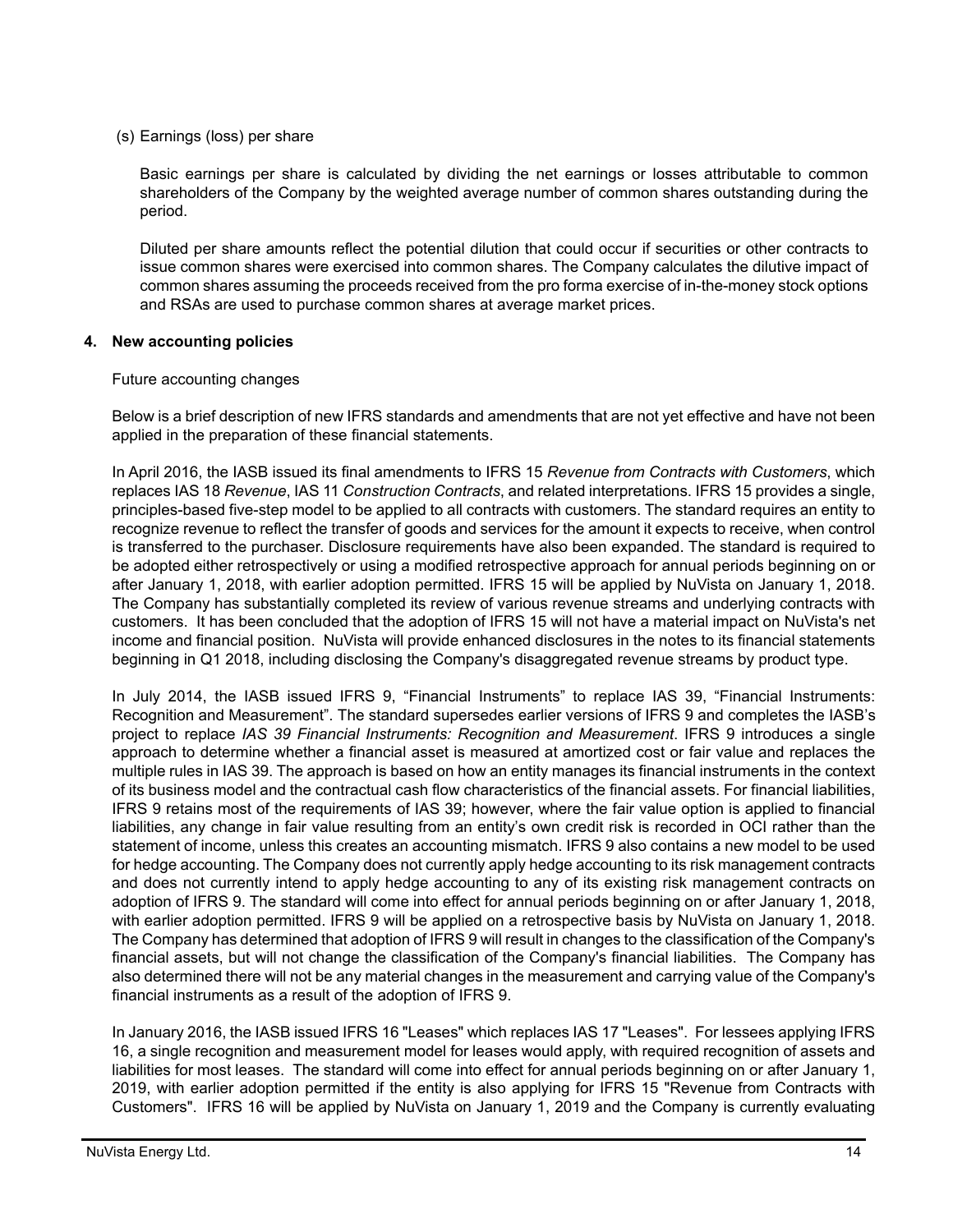the impact the standard will have on the financial statements, as well as the impact that adoption of the standard will have on disclosure.

#### **5. Accrued environmental remediation liabilities**

|                            | 2017   | 2016    |
|----------------------------|--------|---------|
| Balance, January 1         | 846 \$ | 4.790   |
| Remediation costs incurred | (111)  | (3,944) |
| Balance, end of period     | 735    | 846     |

During the third quarter of 2015, the Company identified a leak in a remote pipeline carrying oil emulsion in the non core area of Northwest Alberta. The pipeline was immediately shut down and the Company's emergency response plan was activated. The Company recorded \$9.3 million in environmental remediation expense in 2015. To date, \$8.6 million has been spent. It is anticipated that the majority of the remaining remediation will occur throughout 2018. In the second quarter of 2017, the Company received insurance proceeds related to this event in the amount of \$2.6 million. These proceeds have been recognized as environmental remediation recovery.

#### **6. Exploration and evaluation assets**

|                                                     | 2017            | 2016     |
|-----------------------------------------------------|-----------------|----------|
| Balance, January 1                                  | \$<br>73,667 \$ | 83,291   |
| Additions                                           | 5,817           | 1,698    |
| Acquisitions                                        |                 | 1,001    |
| <b>Dispositions</b>                                 | (2,921)         | (1,360)  |
| Capitalized share-based compensation                | 1,211           | 766      |
| Transfers to property, plant and equipment (note 7) | (5, 117)        | (8, 813) |
| Expiries (exploration and evaluation expense)       | (6,932)         | (827)    |
| Impairment                                          | (1, 427)        | (2,089)  |
| Balance, end of period                              | 64.298 \$       | 73.667   |

During 2017, there were indicators of impairment NuVista's non core cash generating units ("CGU") that the carrying amount of exploration and evaluation assets ("E&E") is not likely to be recovered and an impairment test was performed on E&E assets. The impairment test resulted in an impairment charge totaling \$1.4 million in the Shallow Gas Alberta, Deep Gas and North Gas CGUs. This charge has been included in depletion, depreciation, amortization and impairment expense. At December 31, 2017, there were no indicators of impairment in the Wapiti Montney CGU. The remaining net book value of E&E at December 31, 2017 is all attributed to the Wapiti Montney CGU.

At December 31, 2016, there were indicators of impairment in NuVista's Shallow Gas Alberta CGU that the carrying amount of E&E assets were not likely to be recovered and an impairment test was performed on this CGU. E&E assets were evaluated by comparing carrying amounts to the fair value less costs to sell based on trailing twelve month land sales prices in the areas in which the Company owns undeveloped land. The impairment tests resulted in an impairment charge totaling \$2.1 million in the Shallow Gas Alberta CGU. This charge has been included in depletion, depreciation, amortization and impairment expense. At December 31, 2016, there were no indicators of impairment in NuVista's remaining E&E assets therefore an impairment test was not performed.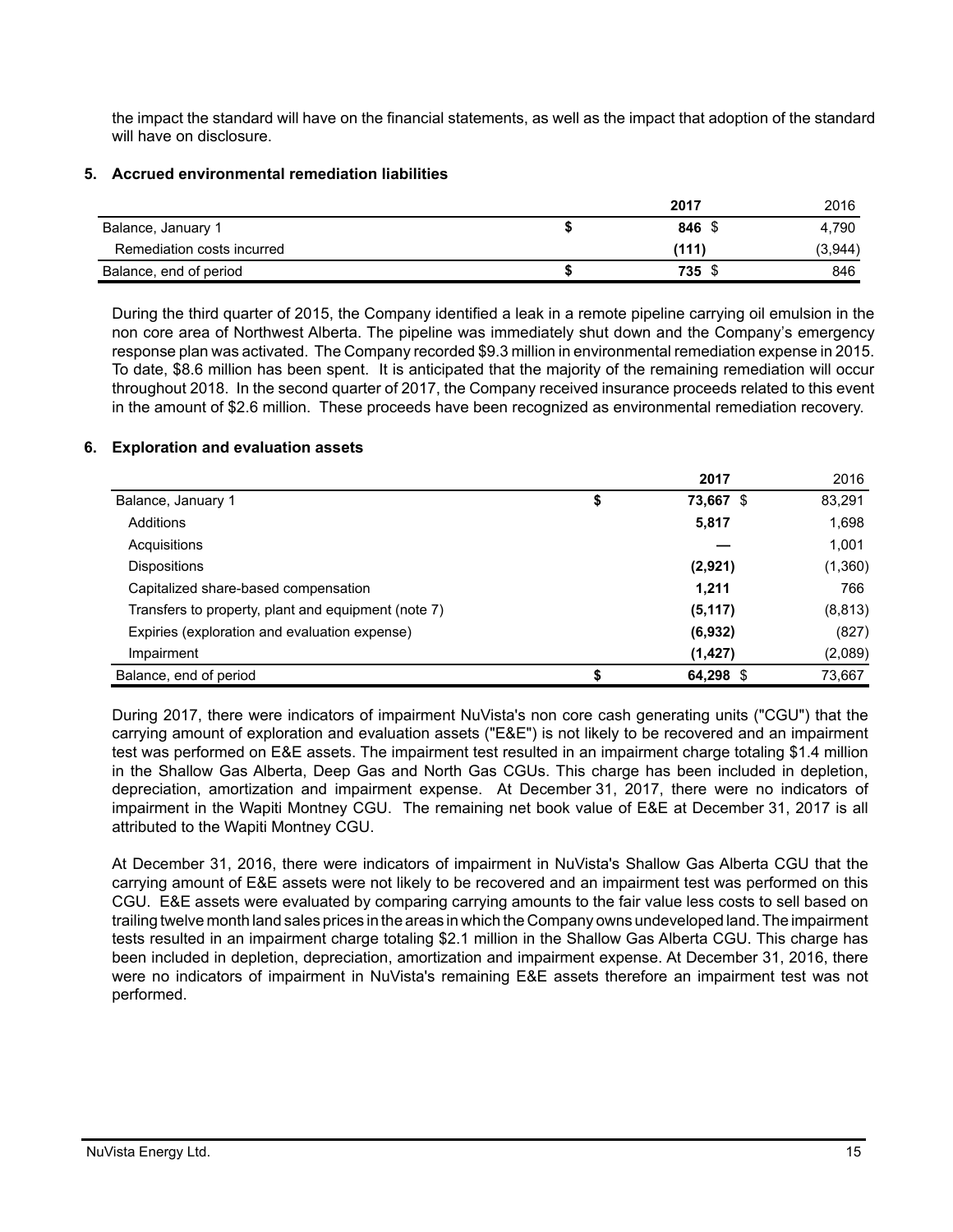# **7. Property, plant and equipment**

|                                                                            | 2017                                | 2016                      |
|----------------------------------------------------------------------------|-------------------------------------|---------------------------|
| Cost                                                                       |                                     |                           |
| Balance, January 1                                                         | \$<br>1,406,357 \$                  | 1,545,216                 |
| Additions                                                                  | 314,535                             | 187,363                   |
| Acquisitions                                                               |                                     | 2,132                     |
| Dispositions                                                               | (63, 237)                           | (333, 585)                |
| Change in asset retirement obligations (note 11)                           | 8,528                               | (3, 582)                  |
| Transfers from exploration and evaluation assets (note 6)                  | 5,117                               | 8,813                     |
| Balance, end of period                                                     | \$<br>1,671,300 \$                  | 1,406,357                 |
| Accumulated depletion, depreciation and amortization<br>Balance, January 1 | \$<br>2017<br>557,361 \$<br>135,588 | 2016<br>702,181<br>98,883 |
| Depletion and depreciation expense<br><b>Dispositions</b>                  | (48, 765)                           | (243, 703)                |
| Balance, end of period                                                     | \$<br>644,184 \$                    | 557,361                   |
|                                                                            | 2017                                | 2016                      |
| <b>Carrying value</b>                                                      |                                     |                           |
| Balance, January 1                                                         | \$<br>848,996 \$                    | 843,035                   |
| Balance, end of period                                                     | \$<br>1,027,116 \$                  | 848,996                   |

Depletion and depreciation expense was \$135.6 million for the year ended December 31, 2017 compared to \$98.9 million for the comparable period of 2016. Substantially all of the net book value of property, plant and equipment for CGU's excluding Wapiti Montney was depleted at year end as a result of minimal reserves assigned to those CGUs in the year end reserve report. The amount of depletion and depreciation expense on these properties was \$18.2 million.

During the year ended December 31, 2017, there were no indicators of impairment or reversal of impairment identified on any of the Company's CGU's within property, plant & equipment.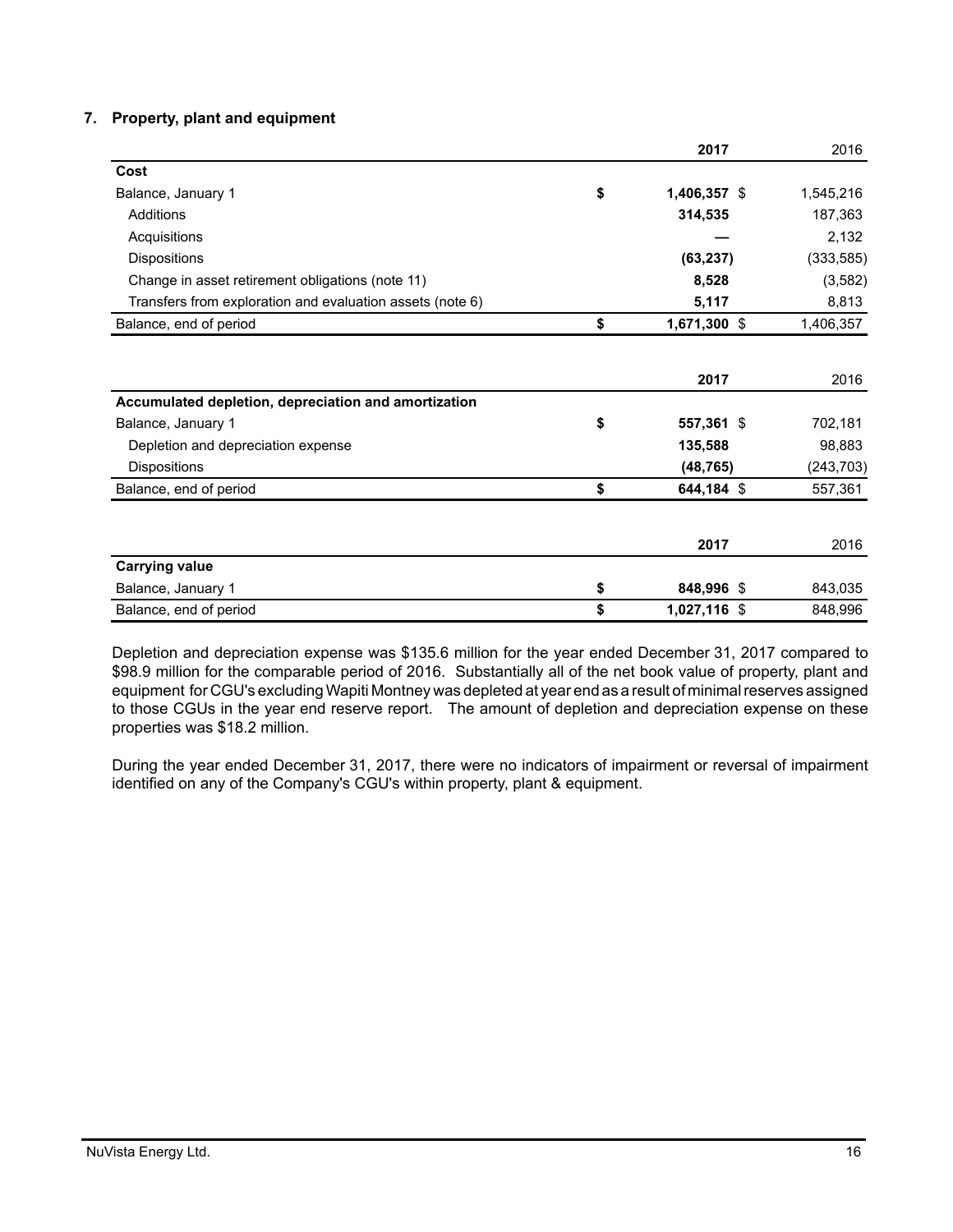# **8. Property dispositions**

|                                                                   | 2017         | 2016      |
|-------------------------------------------------------------------|--------------|-----------|
| Proceeds from dispositions                                        | $2.241$ \$   | 75.983    |
| Exploration and evaluation disposed                               | (2,921)      | (1,360)   |
| Property, plant and equipment after net accumulated DD&A disposed | (14, 472)    | (89, 882) |
| Asset retirement obligations disposed                             | 3,272        | 13,753    |
| Working capital                                                   | 5.072        | 967       |
| Loss on property dispositions                                     | $(6,808)$ \$ | (539)     |

For the year ended December 31, 2017, the Company disposed of mostly non core area assets for gross proceeds of \$2.2 million. A loss on dispositions of \$6.8 million was recorded in net earnings in the period.

For the year ended December 31, 2016, the Company disposed of mostly non core area assets for gross proceeds of \$76.0 million. A loss on dispositions of \$0.5 million was recorded in net earnings in the period.

# **9. Long-term debt**

At December 31, 2017, the Company had a \$310.0 million (December 31, 2016 - \$200 million) extendible revolving term credit facility available from a syndicate of Canadian chartered banks. Borrowing under the credit facility may be made by prime loans, bankers' acceptances and/or US libor advances. These advances bear interest at the bank's prime rate and/or at money market rates plus a borrowing margin. For the year ended December 31, 2017, borrowing costs averaged 3.0% (December 31, 2016 – 3.2%). The credit facility is secured by a first floating charge debenture, general assignment of book debts and the Company's oil and natural gas properties and equipment. The credit facility has a 364-day revolving period and is subject to an annual review by the lenders, at which time a lender can extend the revolving period or can request conversion to a one year term loan. During the revolving period, a review of the maximum borrowing amount occurs annually on or before April 30 and semi-annually on or before October 31. During the term period, no principal payments would be required until a year after the revolving period matures on April 30, in the event of a reduction or the credit facility not being renewed.

The semi annual review was completed in the fourth quarter with an increase to the credit facility to \$310 million. The next review is schedule for on or before April 30, 2018.

As at December 31, 2017, the Company had drawn \$125.7 million on its credit facility (December 31, 2016 – \$nil) and had outstanding letters of credit of \$13.2 million, which reduce the credit available on the credit facility. The credit facility does not contain any financial covenants, but the Company is subject to various non-financial covenants under its credit facility. These covenants are monitored on a regular basis and as at December 31, 2017, the Company was in compliance with all covenants.

# **10. Senior unsecured notes**

On June 22, 2016, the Company issued \$70.0 million of 9.875% senior unsecured notes ("2021 Notes") with a 5 year term by way of private placement. Proceeds net of discount and costs amounted to \$66.9 million. Interest is payable in equal quarterly installments in arrears. The 2021 Notes are fully and unconditionally guaranteed as to the payment of principal and interest, on a senior unsecured basis by the Company. There are no maintenance financial covenants.

The 2021 Notes are non callable by the Company prior to the two and a half year anniversary of the issuance date. At any time on or after December 22, 2018, the Company may redeem all or part of the 2021 Notes at the redemption prices set forth in the table below plus any accrued and unpaid interest: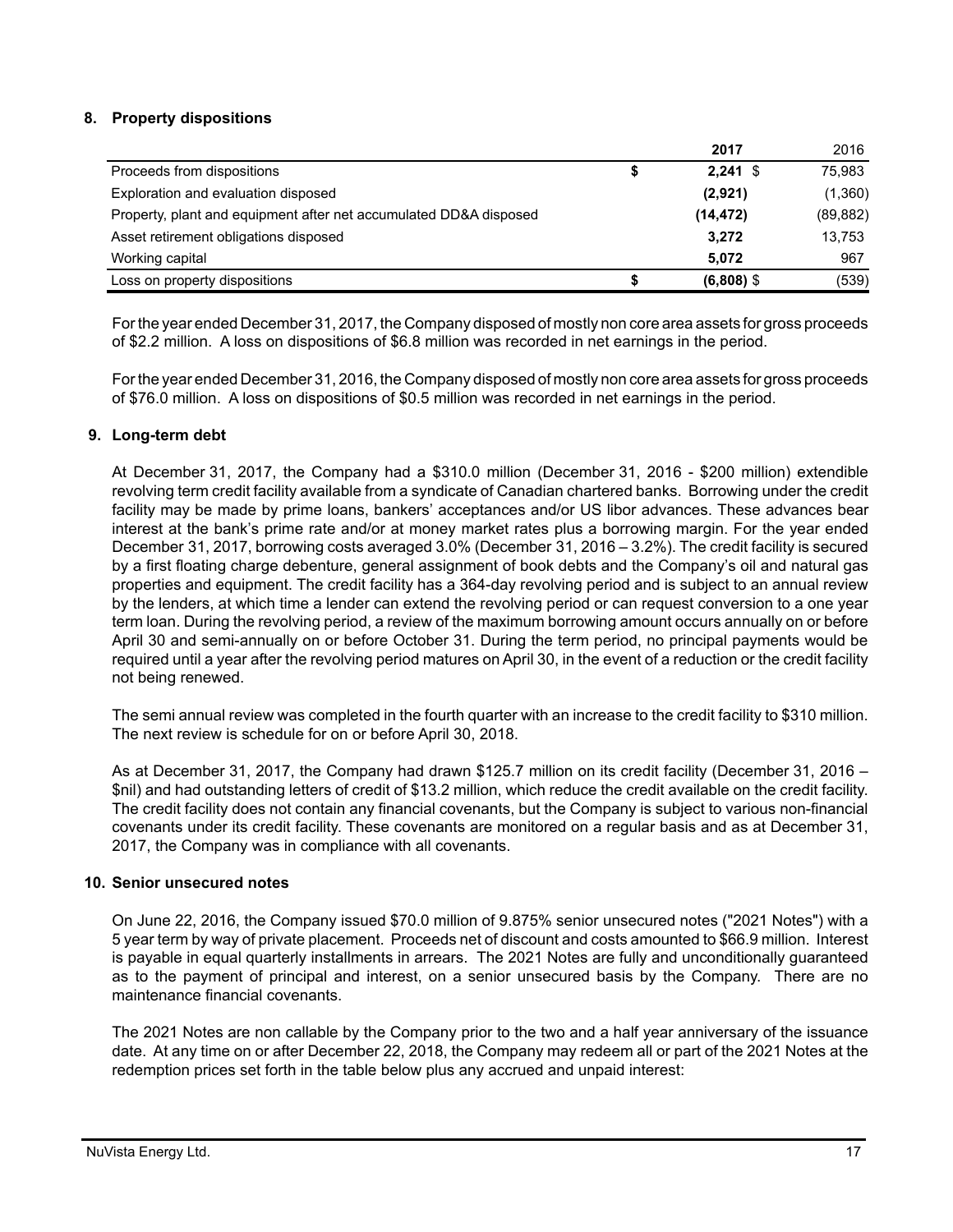| 12 month period ended: | Percentage |
|------------------------|------------|
| December 22, 2019      | 104.938%   |
| December 22, 2020      | 102.469%   |
| December 22, 2021      | 100.000%   |

If a change of control occurs, each holder of 2021 Notes will have the right to require the Company to purchase all or any part of that holder's 2021 Notes for an amount in cash equal to 101% of the aggregate principal repurchased plus accrued and unpaid interest.

#### *Subsequent event*

On March 2, 2018, the Company issued \$220.0 million aggregate principal amount of 6.50% senior unsecured notes due March 2, 2023 ("2023 Notes"). Interest is payable semi-annually in arrears. The 2023 Notes are fully and unconditionally guaranteed as to the payment of principal and interest, on a senior unsecured basis by the Company. There are no maintenance or financial covenants.

The 2023 Notes are non-callable by the Company prior to March 2, 2020. At any time on or after March 2, 2020, the Company may redeem all or part of the 2023 Notes at the redemption prices set forth in the table below plus any accrued and unpaid interest:

| 12 month period ended: | Percentage |
|------------------------|------------|
| March 2, 2021          | 103.250%   |
| March 2, 2022          | 101.625%   |
| March 2, 2023          | 100.000%   |

If a change of control occurs, each holder of the 2023 Notes will have the right to require the Company to purchase all or any part of that holder's 2023 Notes for an amount in cash equal to 101% of the aggregate principal repurchased plus accrued and unpaid interest.

Part of the proceeds from the 2023 Notes were used to redeem all of the Company's existing 2021 Notes. The full aggregate principal amount of \$70.0 million was redeemed plus an agreed redemption premium of \$6.6 million.

# **11. Asset retirement obligations**

The Company's asset retirement obligations are based on estimated costs to reclaim and abandon ownership interests in oil and natural gas assets including well sites, gathering systems and processing facilities. At December 31, 2017, the estimated total undiscounted amount of cash flows required to settle the asset retirement obligations is \$75.9 million (December 31, 2016 – \$71.3 million), which is estimated to be incurred over the next 50 years. A risk-free rate of 2.4% (December 31, 2016 – 2.3%) and an inflation rate of 2.0% (December 31, 2016 – 2.0%) were used to calculate the net present value of the asset retirement obligations. A reconciliation of the asset retirement obligations is provided below: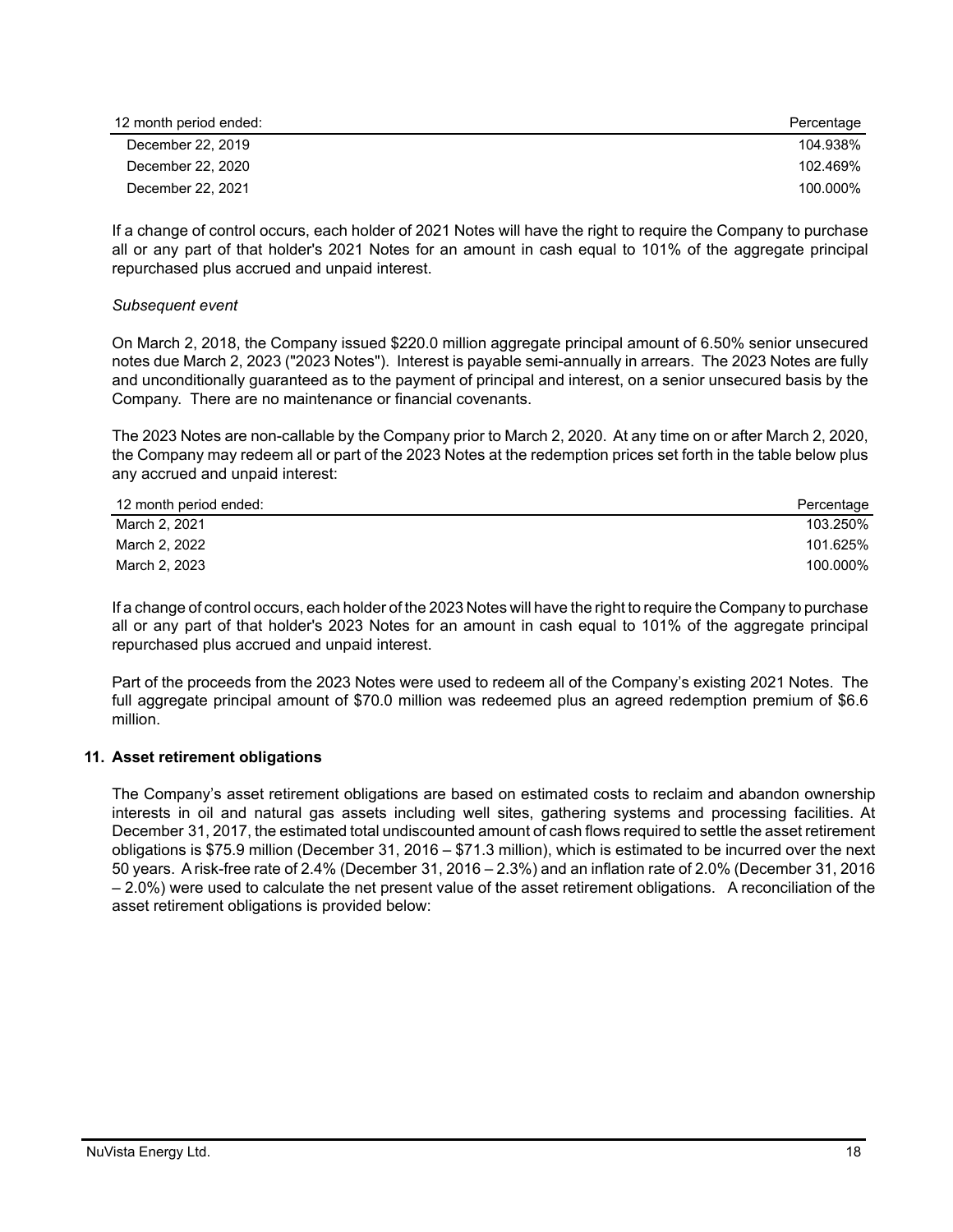|                                         | 2017            | 2016      |
|-----------------------------------------|-----------------|-----------|
| Balance, January 1                      | \$<br>75,463 \$ | 101,818   |
| Accretion expense                       | 1,524           | 1,771     |
| Liabilities incurred                    | 3,698           | 2,332     |
| Liabilities disposed                    | (3,272)         | (13, 753) |
| Change in estimates and discount rate   | 4,830           | (5, 914)  |
| Liabilities settled                     | (9,813)         | (10, 791) |
| Balance, end of period                  | 72,430 \$       | 75,463    |
| Expected to be incurred within one year | 14,250 \$       | 8,800     |
| Expected to be incurred beyond one year | 58,180 \$       | 66,663    |

## **12. Deferred income taxes**

The tax provision differs from the amount computed by applying the combined Canadian federal and provincial statutory income tax rates to income before deferred income tax expense (benefit) as follows:

|                                                   | 2017               | 2016    |
|---------------------------------------------------|--------------------|---------|
| Income (loss) before tax                          | \$<br>76.994<br>\$ | (3,279) |
| Expected tax rate $(1)$                           | 27.00%             | 27.00%  |
| Expected income tax benefit                       | 20,788             | (885)   |
| Effect of change in corporate tax rates           |                    |         |
| Non-deductible expenses                           | 1,353              | 1,047   |
| Flow-through share renunciations                  |                    | 4,213   |
| Change in unrecognized deferred income tax assets | (39, 469)          | (5,738) |
| Other                                             | (46)               | (263)   |
| Total income tax recovery                         | (17, 374)          | (1,626) |

(1) The statutory rate consists of the combined statutory rates for the Company for the years ended December 31, 2017 and 2016.

The significant components of the net deferred income tax asset are as follows:

|                                | 2017            | 2016      |
|--------------------------------|-----------------|-----------|
| Deferred tax liabilities       |                 |           |
| Oil and natural gas properties | \$<br>59,317 \$ | 40,226    |
| Financial derivative contracts | 6,441           |           |
|                                | 65,758          | 40,226    |
| Deferred tax assets            |                 |           |
| Financial derivative contracts |                 | (2,098)   |
| Asset retirement obligations   | (19, 556)       | (20, 375) |
| Share issue costs              | (1, 324)        | (1, 129)  |
| Non-capital losses             | (62, 961)       | (16, 360) |
| Other                          | (594)           | (264)     |
|                                | (84, 435)       | (40, 226) |
| Net deferred tax asset         | $(18, 677)$ \$  |           |

At December 31, 2017, the Company recognized a net deferred tax asset based on the independently evaluated reserves report, as cash flows are expected to be sufficient to realize the deferred tax asset. Previous to December 31, 2017, the Company recorded a full unrecognized deferred income tax asset.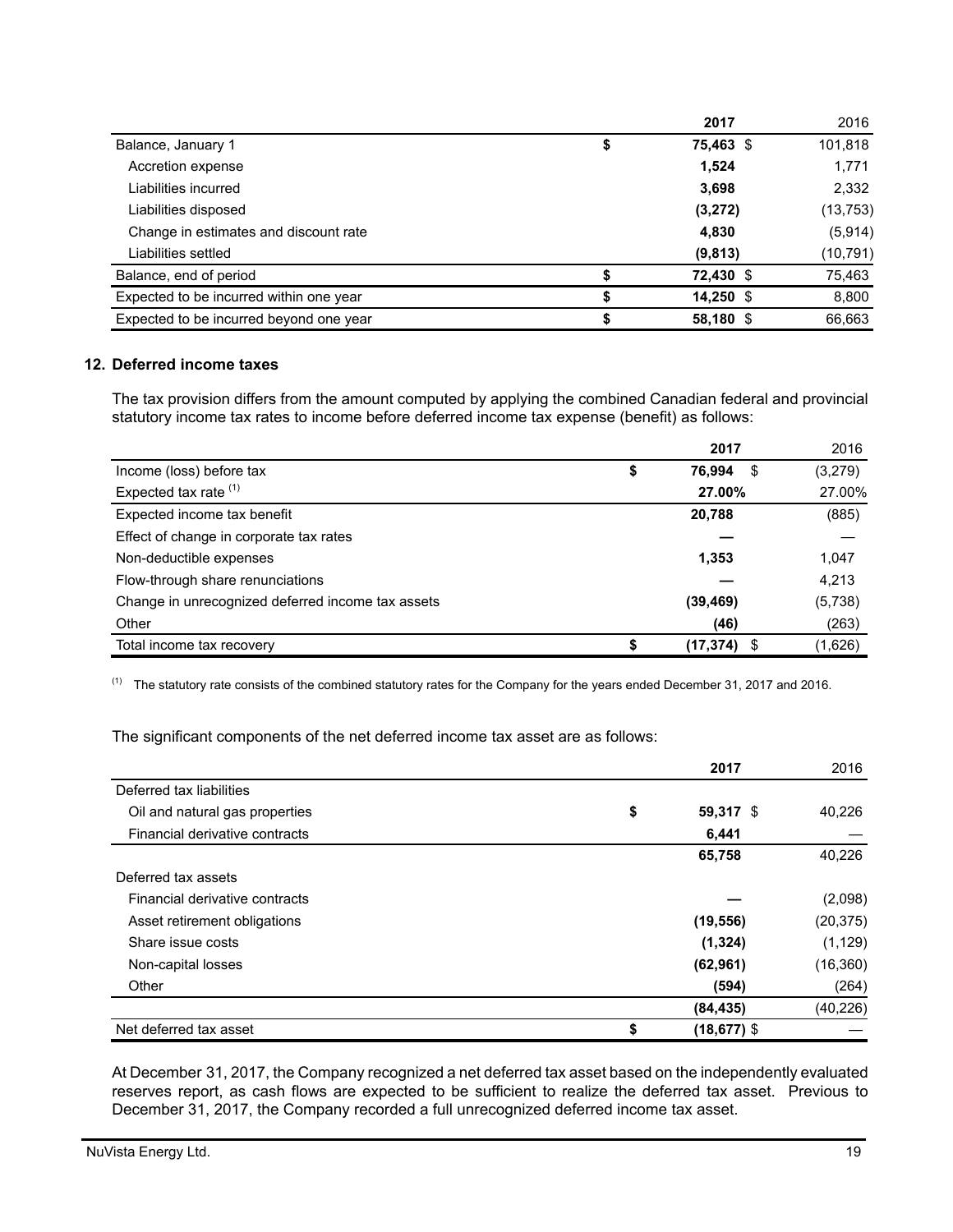The unrecognized deductible temporary differences are as follows:

|                                                     | 2017   | 2016    |
|-----------------------------------------------------|--------|---------|
|                                                     |        |         |
| Non-capital losses                                  | $-$ \$ | 147,150 |
| Share issue costs                                   |        | 3,857   |
| Total unrecognized deductible temporary differences | — ა    | 151,007 |

A continuity of the net deferred tax liability is detailed in the following tables:

| Assets (liabilities)           | Balance.<br>January 1, 2017 | Recognized in<br>profit or loss | Recognized in<br>equity  | Balance,<br><b>December 31, 2017</b> |
|--------------------------------|-----------------------------|---------------------------------|--------------------------|--------------------------------------|
| Oil and natural gas properties | \$<br>$(40,226)$ \$         | $(19,091)$ \$                   | $\overline{\phantom{0}}$ | (59,317)<br>- \$                     |
| Asset retirement obligations   | 20,375                      | (819)                           |                          | 19,556                               |
| Share issue costs              | 1.129                       | (1, 108)                        | 1.303                    | 1.324                                |
| Financial derivative contracts | 2,098                       | (8,539)                         |                          | (6, 441)                             |
| Non-capital losses             | 16.360                      | 46.601                          |                          | 62,961                               |
| Other                          | 264                         | 330                             |                          | 594                                  |
| Total                          | $\overline{\phantom{a}}$    | 17.374 \$                       | $1.303$ \$               | 18,677                               |

|                                | <b>Balance</b>      | Recognized in<br>profit or loss | Other             | Balance,<br>December 31, 2016 |
|--------------------------------|---------------------|---------------------------------|-------------------|-------------------------------|
| Assets (liabilities)           | January 1, 2016     |                                 |                   |                               |
| Oil and natural gas properties | \$<br>$(17,528)$ \$ | $(22, 698)$ \$                  | $\qquad \qquad -$ | (40, 226)<br>\$               |
| Asset retirement obligations   | 22,513              | (2, 138)                        |                   | 20,375                        |
| Share issue costs              | 1,813               | (684)                           |                   | 1,129                         |
| financial derivative contracts | (6,954)             | 9.052                           |                   | 2,098                         |
| Non-capital losses             |                     | 16,360                          |                   | 16,360                        |
| Other                          | 156                 | 1.734                           | (1,626)           | 264                           |
| Total                          | \$<br>- \$          | 1.626 \$                        | $(1,626)$ \$      |                               |

The Company has \$233.2 million of non capital losses available which expire between 2026 and 2037.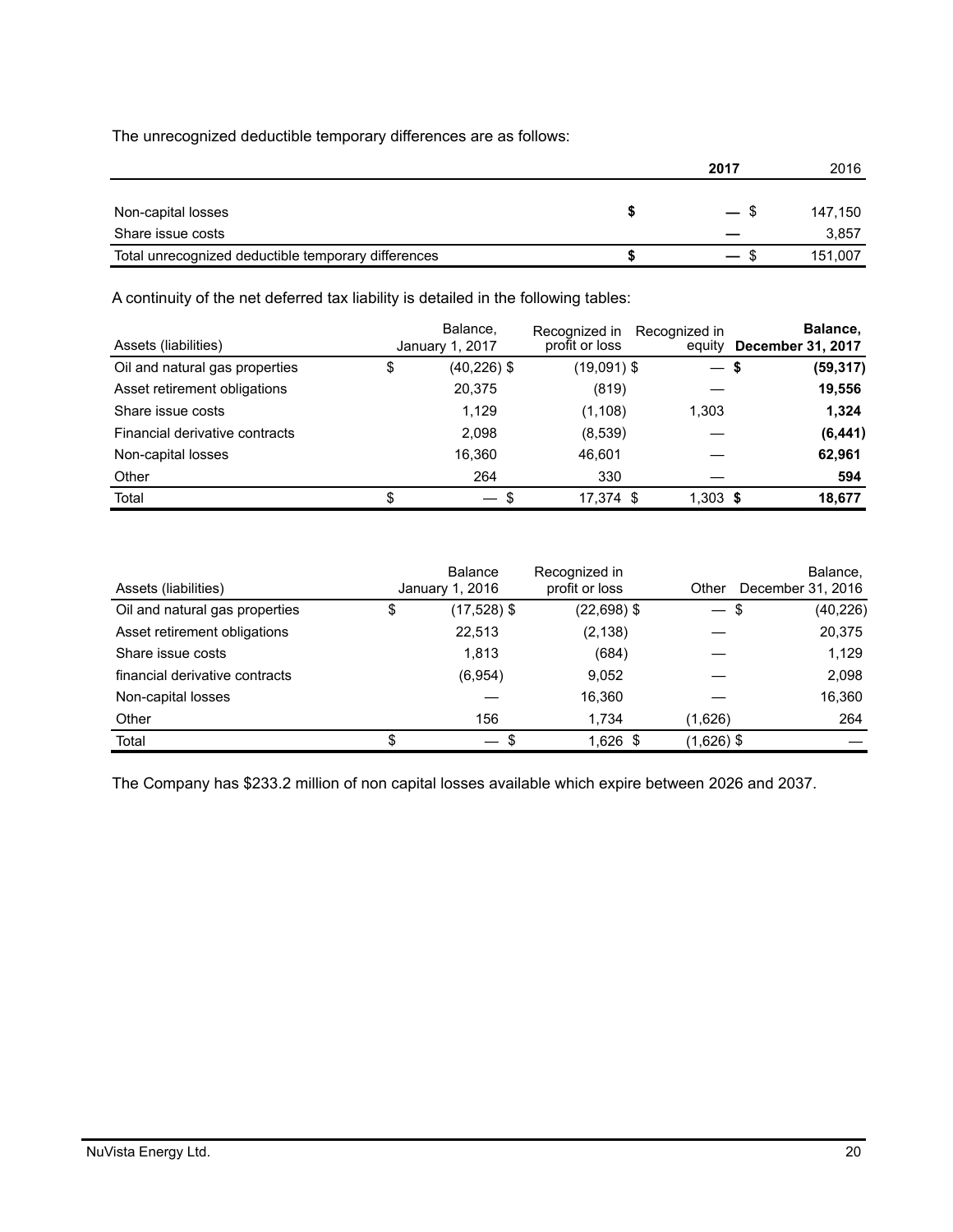#### **13. Share capital**

#### Common shares

|                                                                            | 2017                |           |             | 2016 |           |
|----------------------------------------------------------------------------|---------------------|-----------|-------------|------|-----------|
|                                                                            | <b>Number</b>       | Amount    | Number      |      | Amount    |
| Balance, January 1                                                         | 172,745,647<br>- \$ | 1,265,988 | 153.310.265 | -S   | 1.140.170 |
| Issued for cash on offering of common shares                               |                     |           | 15,111,000  |      | 103,510   |
| Issued for cash on offering of flow-through common<br>shares $^{(1)}$      |                     |           | 3.252.411   |      | 20.003    |
| Issued for cash on exercise of stock options                               | 1,022,022           | 5,738     | 956.958     |      | 4,640     |
| Contributed surplus transferred on exercise of stock<br>options            |                     | 1.976     |             |      | 1,592     |
| Conversion of restricted share awards                                      | 235.919             | 1,422     | 115.013     |      | 897       |
| Share issue costs, net of deferred tax benefit of \$nil<br>$(2016 - $nil)$ |                     | 1.302     |             |      | (4,824)   |
| Balance, end of period                                                     | 174,003,588 \$      | 1.276.426 | 172.745.647 | S    | 1.265.988 |

(1) Net of implied premium \$nil (2016 - \$1.6 million) on flow-through share price compared to trading price at announcement of equity issuance.

In October 2016, the Company entered into a bought deal equity financing in which the Company issued 15.1 million common shares at \$6.85 per share, for gross proceeds of \$103.5 million.

In June 2016, pursuant to a private placement, the Company issued 3.3 million common shares on a flow-through basis in respect of Canadian Development expenses ("CDE") at a price of \$6.65 per share for gross proceeds of \$21.6 million. The implied premium on the flow-through common shares was determined to be \$1.6 million on the date of issue. Under the terms of the flow-through share agreements, the Company was committed to spend \$21.6 million on qualifying CDE prior to December 31, 2016 and has fulfilled that commitment.

#### **14. Earnings (loss) per share**

The following table summarizes the weighted average common shares used in calculating net earnings (loss) per share:

|                                            | <b>Year ended December 31</b> |         |
|--------------------------------------------|-------------------------------|---------|
| (thousands of shares)                      | 2017                          | 2016    |
| Weighted average common shares outstanding |                               |         |
| Basic                                      | 173.221                       | 157.977 |
| Diluted                                    | 173.882                       | 157.977 |

# **15. Share-based compensation**

#### Stock Options

The Company has established a stock option plan whereby officers, directors and employees may be granted options to purchase common shares. Options granted vest at the rate of 1/3 per year and expire 2.5 years after the vesting date. The maximum number of stock options currently outstanding and available to be issued as at December 31, 2017 is 8.8 million. The following continuity table summarizes the stock option activity: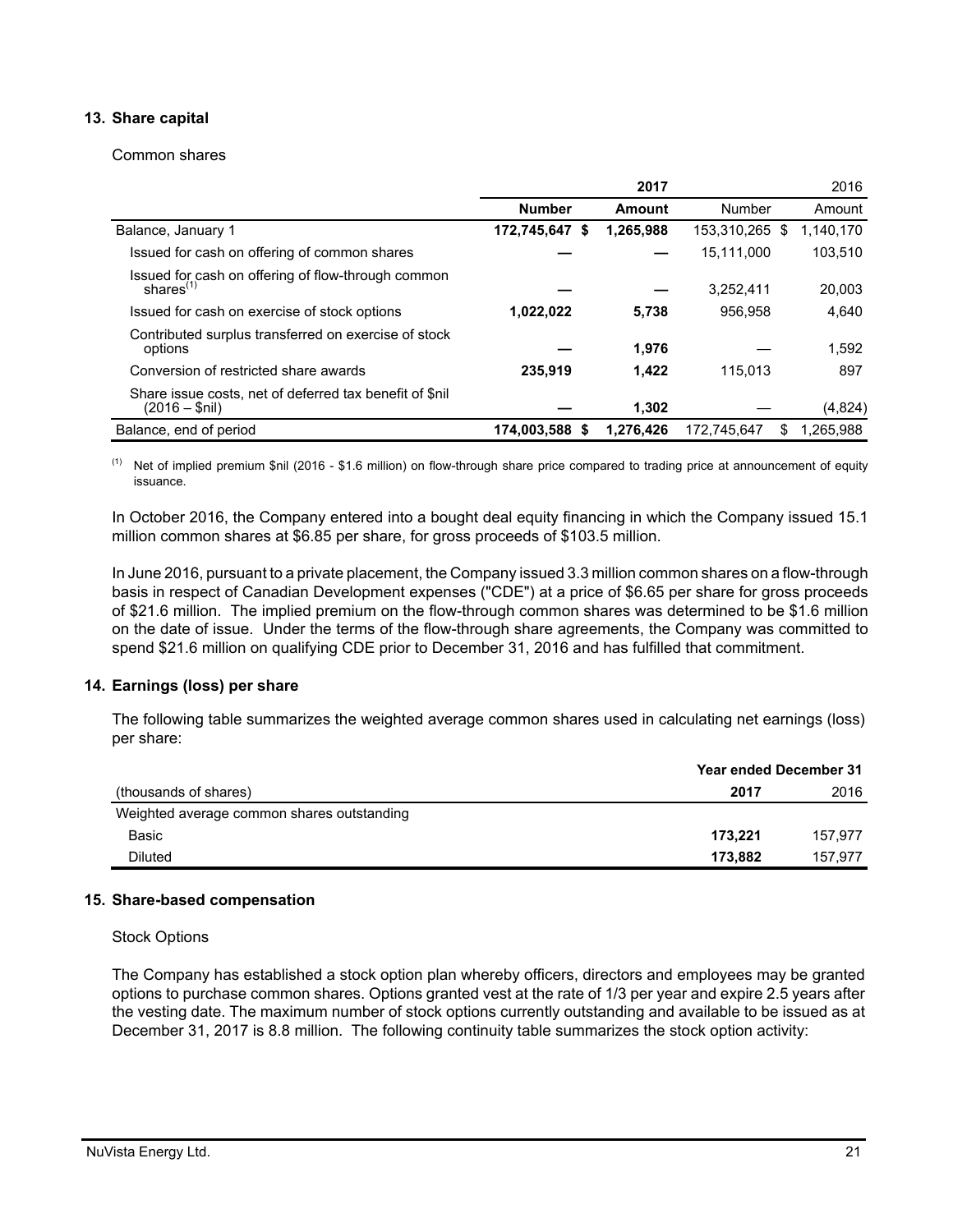|                                                  |              | 2017                                          |              | 2016                                          |
|--------------------------------------------------|--------------|-----------------------------------------------|--------------|-----------------------------------------------|
|                                                  | Number of    | Weighted<br>average<br>options exercise price | Number of    | Weighted<br>average<br>options exercise price |
| Balance, January 1                               | 6,368,178 \$ | 7.09                                          | 6,213,614 \$ | 7.14                                          |
| Granted                                          | 1,773,080    | 7.92                                          | 2,043,450    | 6.57                                          |
| Exercised                                        | (1,022,022)  | 5.61                                          | (956, 958)   | 4.85                                          |
| Forfeited                                        | (303, 371)   | 7.55                                          | (344, 795)   | 7.88                                          |
| Expired                                          | (337, 557)   | 8.96                                          | (587, 133)   | 9.02                                          |
| Balance, end of period                           | 6,478,308 \$ | 7.43                                          | 6,368,178 \$ | 7.09                                          |
| Weighted average share price on date of exercise | 1,022,022 \$ | 7.51                                          | 956,958 \$   | 6.67                                          |

The following table summarizes stock options outstanding and exercisable under the plan at December 31, 2017:

|                         |                                     | Options outstanding                                  |                                       |                                     | Options exercisable                   |
|-------------------------|-------------------------------------|------------------------------------------------------|---------------------------------------|-------------------------------------|---------------------------------------|
| Range of exercise price | Number of<br>options<br>outstanding | Weighted<br>average<br>remaining<br>contractual life | Weighted<br>average<br>exercise price | Number of<br>options<br>exercisable | Weighted<br>average<br>exercise price |
| \$4.24 to \$4.99        | 634.960                             | $2.42 \text{ } $$                                    | 4.26                                  | 408.123 \$                          | 4.26                                  |
| \$5.00 to \$9.99        | 5,504,992                           | 2.86                                                 | 7.59                                  | 2.298.074                           | 7.84                                  |
| \$10.00 to \$12.04      | 338,356                             | 1.40                                                 | 10.78                                 | 338,356                             | 10.78                                 |
| \$4.24 to \$12.04       | 6,478,308                           | 2.74 <sub>5</sub>                                    | 7.43                                  | $3.044.553$ \$                      | 7.69                                  |

The Company uses the fair value based method for the determination of the share-based compensation costs. The fair value of each option granted during the year was estimated on the date of grant using the Black-Scholes option pricing model.

The weighted average fair value and weighted average assumptions used to fair value the options are as follows:

|                                          | 2017 | 2016 |
|------------------------------------------|------|------|
| Risk-free interest rate (%)              | 1.24 | 0.86 |
| Expected volatility (%)                  | 52   | 40   |
| Expected life (years)                    | 4.5  | 4.5  |
| Forfeiture rate (%)                      | 12   | 10   |
| Fair value at grant date (\$ per option) | 3.41 | 2.24 |

# Director Deferred Share Units

In May 2016, shareholders approved a Director Deferred Share Unit ("DSU") incentive plan. Each DSU entitles participants to receive cash equal to the trading price of the equivalent number of shares of the Company. All DSUs granted vest and become payable upon retirement of the director.

The compensation expense was calculated using the fair value method based on the trading price of the Company's shares at the end of each reporting period. The following table summarizes the change in the number of DSUs: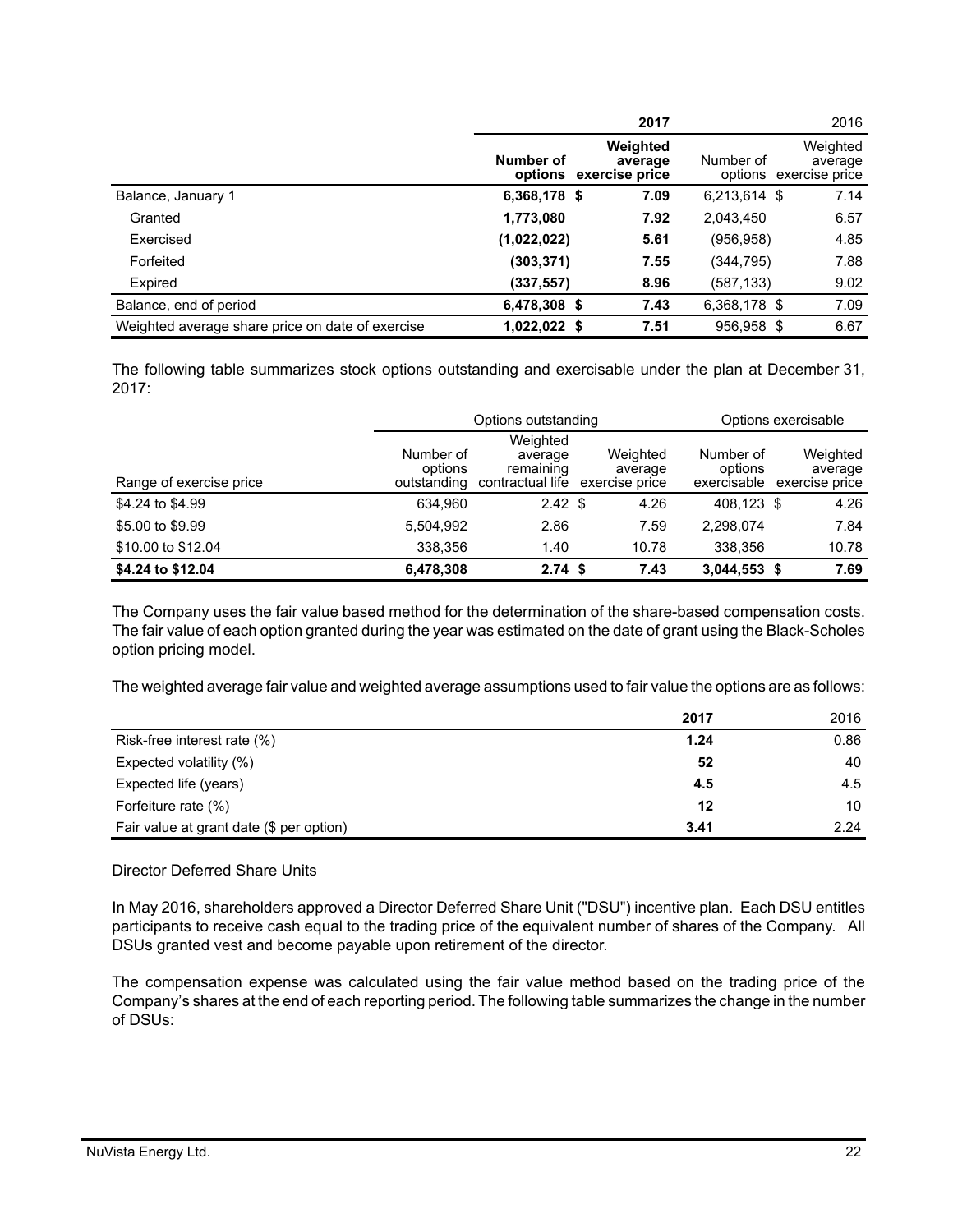|                        | 2017    | 2016    |
|------------------------|---------|---------|
| Balance, January 1     | 102.195 |         |
| Settled                |         | (5,850) |
| Granted                | 115.652 | 108,045 |
| Balance, end of period | 217,847 | 102,195 |

The following table summarizes the change in compensation liability relating to DSUs:

|                                            | 2017   | 2016 |
|--------------------------------------------|--------|------|
| Balance, January 1                         | 709 \$ |      |
| Change in accrued compensation liabilities | 1.038  | 709  |
| Balance, end of period                     | 1.747  | 709  |

Compensation liability resulting from DSUs granted in the year ended December 31, 2017, increased due to an increase in the number of DSUs granted, and the increase in the closing share price used to value the liability at the end of the period, from \$6.94 at December 31, 2016 to \$8.02 at December 31, 2017.

#### Restricted Stock Units

The Company has a Restricted Stock Unit ("RSU") Plan for employees and officers. Each RSU entitles participants to receive cash equal to the trading price of the equivalent number of shares of the Company. All RSUs granted vest and become payable within three years after the date the RSUs are issued. In 2016, the Company has phased out the use of the RSU plan and as at December 31, 2017, there were no RSUs outstanding.

#### Restricted Share Awards

The Company has a Restricted Share Award ("RSA") Plan for employees and officers which entitle the employee to receive one common share for each RSA granted upon vesting. RSA grants vest within three years from the date of grant. The maximum number of common shares reserved for issuance under the RSA plan is 1,650,000 of which 903,981 remain to be issued.

The fair value of RSAs is determined based on the weighted average trading price of the five days preceding the grant date. This fair value is recognized as share-based compensation expense over the vesting period with a corresponding increase to contributed surplus. The amount of the compensation expense is reduced by an estimated forfeiture rate determined at the date of the grant and updated each period. Upon vesting of the RSAs and settlement in common shares, the previously recognized value in contributed surplus will be recorded as an increase to share capital.

The following table summarizes the change in the number of RSAs:

|                        | 2017       | 2016       |
|------------------------|------------|------------|
| Balance, January 1     | 594,026    | 385,142    |
| Settled                | (235, 919) | (115, 013) |
| Granted                | 322,750    | 355,500    |
| Forfeited              | (34, 865)  | (31,603)   |
| Balance, end of period | 645,992    | 594,026    |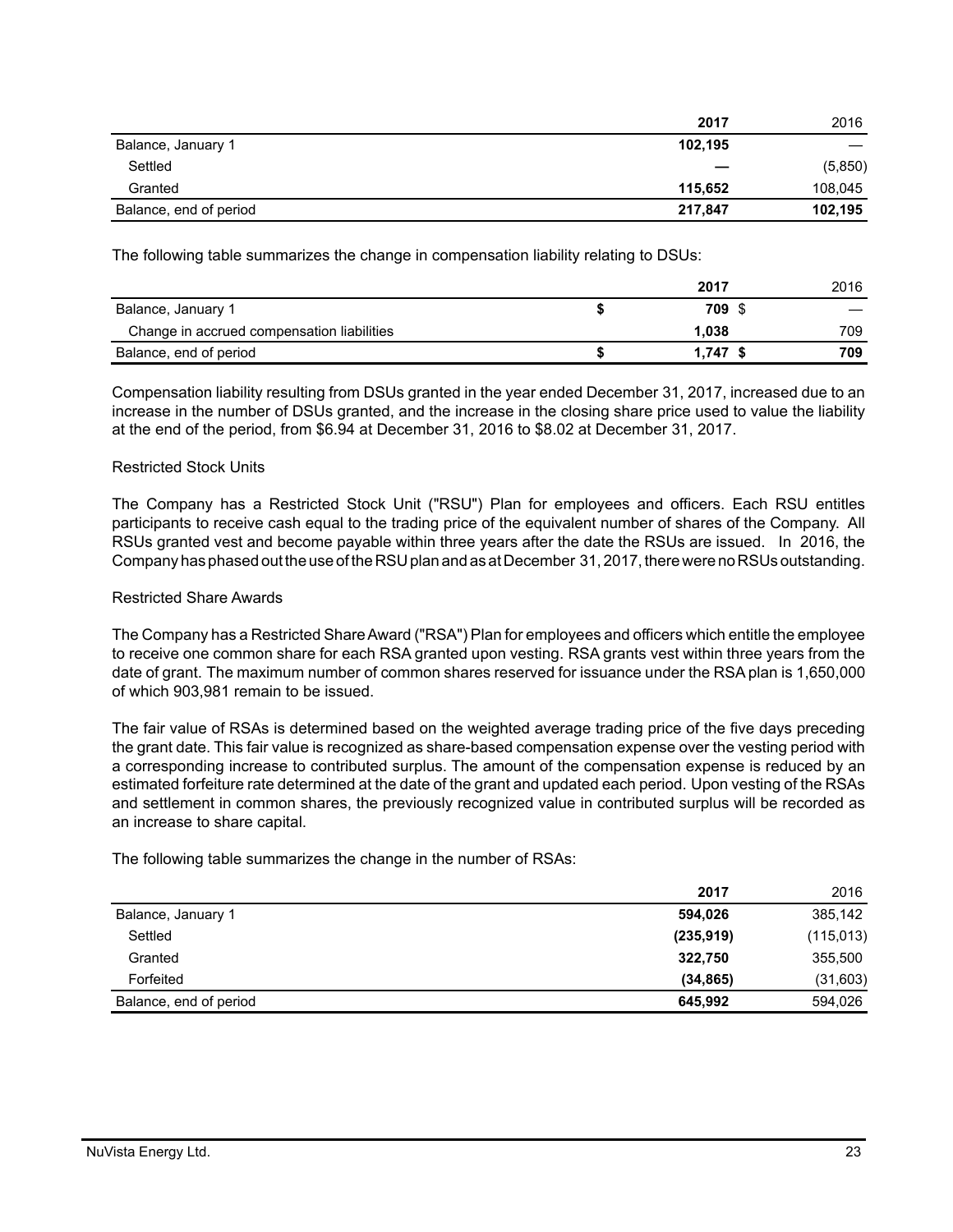The following table summarizes share-based compensation relating to stock options, RSUs, DSUs and RSAs:

|                                                |                         |            |   |                          |    |            | <b>Year ended December 31</b>              |                  |            |            |                       |    |         |
|------------------------------------------------|-------------------------|------------|---|--------------------------|----|------------|--------------------------------------------|------------------|------------|------------|-----------------------|----|---------|
|                                                |                         |            |   |                          |    |            | 2017                                       |                  |            |            |                       |    | 2016    |
|                                                | <b>Stock</b><br>options | <b>RSU</b> |   | <b>DSU</b>               |    | <b>RSA</b> | Total                                      | Stock<br>options | <b>RSU</b> | <b>DSU</b> | <b>RSA</b>            |    | Total   |
| Share-based<br>compensation                    | $$3,387$ \$             |            |   |                          |    |            | $-$ \$ 1,038 \$ 1,544 \$ 5,969 \$ 2,651 \$ |                  | $(348)$ \$ | 709        | \$1,183               |    | \$4,195 |
| RSU/DSU cash paid                              |                         |            |   |                          |    |            |                                            |                  | 847        | 42         |                       |    | 889     |
| Share-based<br>compensation expense            | $$3,387$ \$             |            |   |                          |    |            | $-$ \$ 1,038 \$ 1,544 \$ 5,969 \$ 2,651 \$ |                  | 499 \$     |            | 751 \$ 1.183 \$ 5.084 |    |         |
|                                                |                         |            |   |                          |    |            |                                            |                  |            |            |                       |    |         |
| Gross capitalized share-<br>based compensation | \$<br>815S              |            | S |                          | \$ |            | 396 \$ 1,211 \$                            | 510S             | $(115)$ \$ |            | \$<br>371             | -S | 766     |
| RSU cash paid                                  |                         |            |   |                          |    |            |                                            |                  |            |            |                       |    |         |
| Net capitalized share-<br>based compensation   | \$<br>815S              |            |   | $\overline{\phantom{0}}$ | -S |            | 396 \$ 1,211 \$                            | 510 \$           | $(115)$ \$ |            | \$<br>371S            |    | 766     |

#### **16. Capital risk management**

The Company's objectives when managing capital are: (i) deploy capital to provide an appropriate return on investment to its shareholders; (ii) maintain financial flexibility in order to preserve its ability to meet financial obligations; and (iii) maintain a capital structure that provides financial flexibility to execute on strategic opportunities throughout the business cycle.

The Company's strategy is designed and formulated to maintain a flexible capital structure consistent with the objectives as stated above and to respond to changes in economic conditions and the risk characteristics of the underlying assets. The Company considers its capital structure to include share capital, senior unsecured notes long-term debt and working capital. In order to maintain or adjust its capital structure, the Company may issue new shares, raise debt, refinance existing debt and adjust capital spending.

A key measure the Company utilizes in evaluating its capital structure is the ratio of net debt to annualized current quarter adjusted funds flow <sup>(1)</sup>. The ratio is calculated as net debt, defined as outstanding senior unsecured notes, long-term debt, add accounts payable and accrued liabilities less cash and cash equivalents less accounts receivable and prepaids before current financial derivative assets and liabilities divided by annualized current quarter adjusted funds flow. Annualized current quarter adjusted funds flow is calculated as current quarter cash flow from operations before asset retirement expenditures and changes in non-cash working capital, annualized for the year. The Company's strategy is to maintain a net debt to annualized current quarter adjusted funds flow ratio of approximately 1.5:1. At December 31, 2017, the Company had a ratio of net debt to annualized current quarter adjusted funds flow of 0.6:1 (2016 – 0.5:1). The actual ratio may fluctuate on a quarterly basis above or below our target due to a number of factors including timing of acquisitions, dispositions and commodity prices.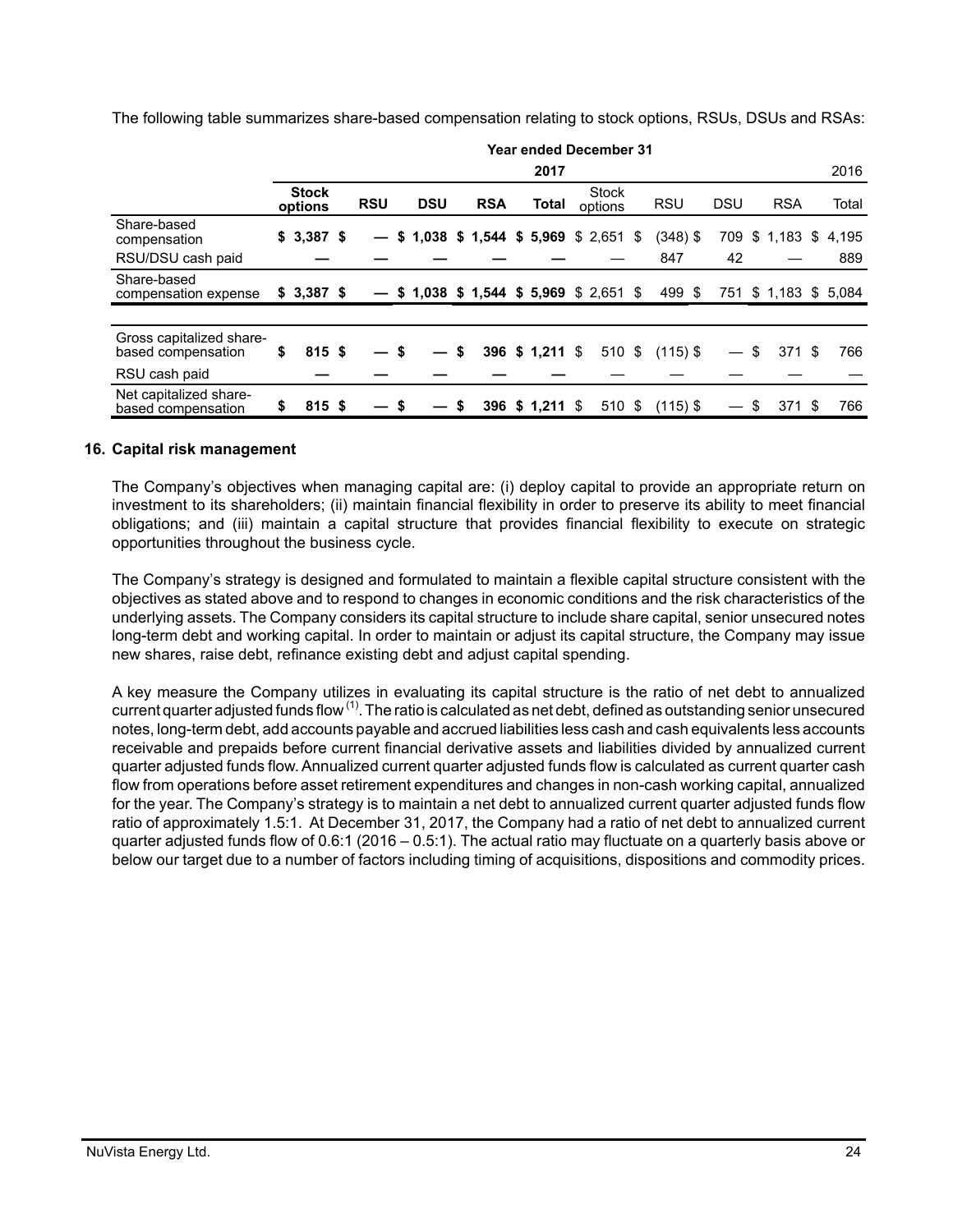|                                                               | 2017      | 2016      |
|---------------------------------------------------------------|-----------|-----------|
| Long-term debt                                                | 125,725   |           |
| Senior unsecured note                                         | 67,680    | 67,156    |
| Accounts payable and accrued liabilities                      | 49,990    | 52,305    |
| Accrued environmental remediation liabilities                 | 735       | 846       |
| Add (deduct):                                                 |           |           |
| Cash and cash equivalents                                     |           | (5,341)   |
| Accounts receivable and prepaids                              | (47, 941) | (32, 274) |
| Net debt $(1)$                                                | 196,189   | 82,692    |
| Annualized current quarter adjusted funds flow <sup>(1)</sup> | 303,728   | 162,788   |
| Net debt to annualized current quarter adjusted funds flow    | 0.6       | 0.5       |

<sup>(1)</sup> Net debt and annualized current quarter adjusted funds flow do not have any standardized meaning presented by IFRS and therefore may not be comparable to a similar measure of other entities. The Company's calculation of net debt includes senior unsecured notes, long-term debt, add accounts payable and accrued liabilities and accrued environmental remediation liabilities less cash and cash equivalents less accounts receivable and prepaids before current financial derivative assets and liabilities. Annualized current quarter adjusted funds flow is calculated as current quarter cash flow from operations before asset retirement expenditures and changes in noncash working capital, annualized for the year.

In order to maintain a flexible capital structure and focus capital in its core operation area, during the year the Company completed various non core property dispositions for proceeds of \$2.2 million and continued to manage the capital program to ensure capital expenditures were aligned to generate the most value.

On June 22, 2016, the Company issued \$70.0 million of 9.875% senior unsecured notes ("Notes") with a 5 year term by way of private placement.

The Company's share capital is not subject to external restrictions; however the credit facility borrowing commitment is based on the lenders' semi-annual review of the Company's oil and natural gas reserves. The Company is subject to various non-financial covenants under its credit facility. Compliance with these covenants is monitored on a regular basis and as at December 31, 2017, the Company was in compliance with all covenants.

# **17. Risk management activities**

(a) Financial instruments

The Company's financial instruments recognized on the statement of financial position consists of cash and cash equivalents, accounts receivable and prepaids, note receivable, financial derivative contracts, accounts payable and accrued liabilities, accrued environmental remediation liabilities, compensation liability and long-term debt. The carrying value of the long-term debt approximates its fair value as it bears interest at market rates. Except for the financial derivative contracts and compensation liability, which are recorded at fair value, carrying values reflect the current fair value of the Company's financial instruments due to their short-term maturities. The estimated fair values of recognized financial instruments have been determined based on quoted market prices when available, or third-party models and valuation methodologies that use observable market data.

The Company classifies fair value measurements according to the following hierarchy based on the amount of observable inputs used to value the instrument.

• Level 1 – Quoted prices are available in active markets for identical assets or liabilities as of the reporting date. Active markets are those in which transactions occur in sufficient frequency and volume to provide pricing information on an ongoing basis.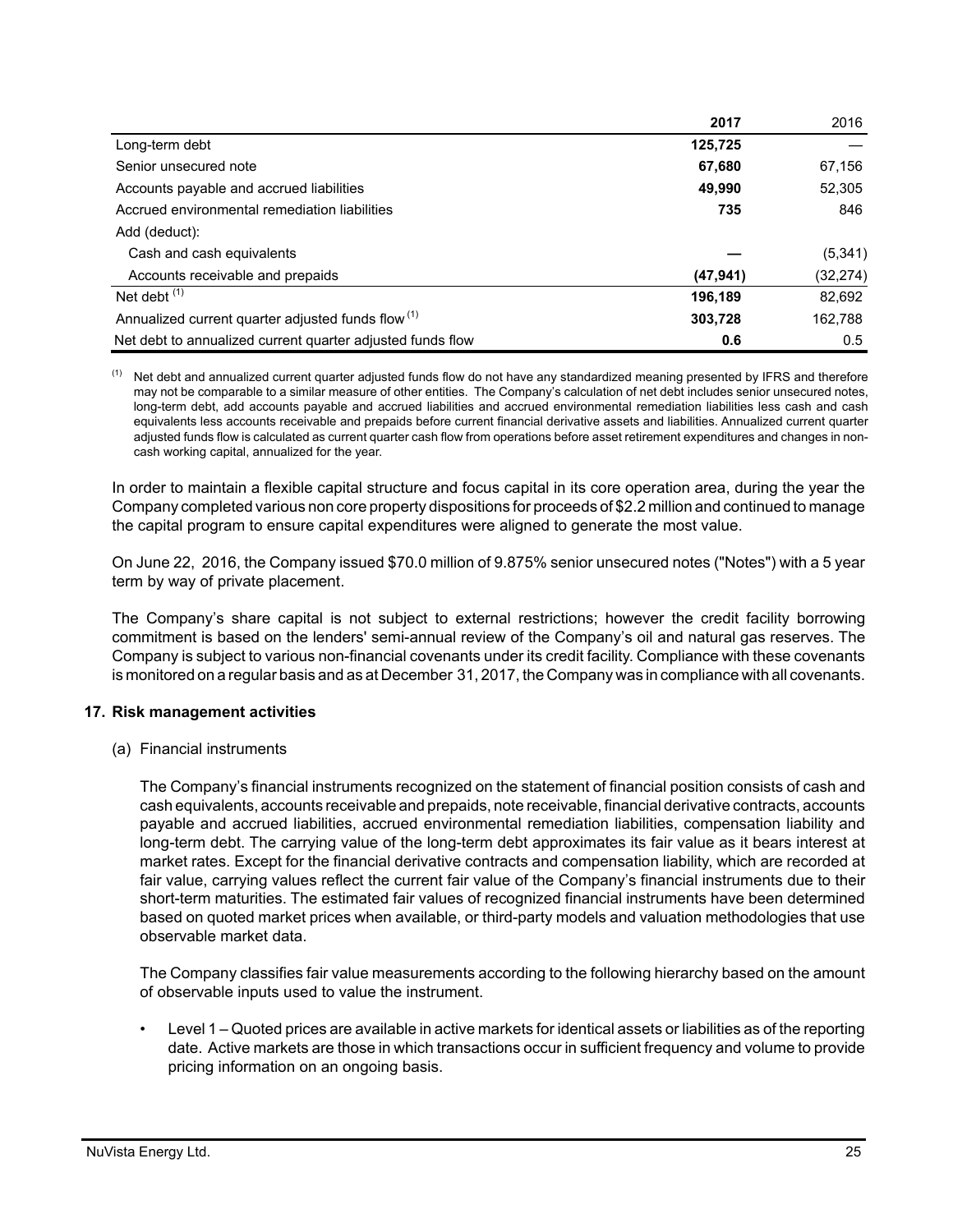- Level 2 Pricing inputs are other than quoted prices in active markets included in Level 1. Prices in Level 2 are either directly or indirectly observable as of the reporting date. Level 2 valuations are based on inputs, including quoted forward prices for commodities, time value and volatility factors, which can be substantially observed or corroborated in the marketplace.
- Level 3 Valuations in this level are those with inputs for the asset or liability that are not based on observable market data.

The Company's cash and cash equivalents are classified as Level 1 and financial derivative contracts as Level 2. The Company uses third party models and valuation methodologies to determine the fair value of financial derivative contracts. Assessment of the significance of a particular input to the fair value measurement requires judgment and may affect the placement within the fair value hierarchy level.

(b) Financial assets and financial liabilities subject to offsetting

The following is a summary of the Company's financial assets and financial liabilities that are subject to offsetting:

|                                | <b>December 31, 2017</b> |                              |  |                                   |                            | December 31, 2016            |                                   |                                   |
|--------------------------------|--------------------------|------------------------------|--|-----------------------------------|----------------------------|------------------------------|-----------------------------------|-----------------------------------|
|                                |                          | Gross<br>financial<br>assets |  | Gross<br>financial<br>liabilities | Net<br>financial<br>assets | Gross<br>financial<br>assets | Gross<br>financial<br>liabilities | <b>Net</b><br>financial<br>assets |
| Current assets (liabilities)   |                          | $7.611$ \$                   |  | $(12, 144)$ \$                    | $(4,533)$ \$               | $3,380$ \$                   | $(12, 112)$ \$                    | (8, 732)                          |
| Long-term assets (liabilities) |                          | 29.732                       |  | (1, 345)                          | 28,387                     | 2.095                        | (1,133)                           | 962                               |
| Net position                   |                          | $37,343$ \$                  |  | (13,489) \$                       | 23,854                     | $5,475$ \$                   | $(13,245)$ \$                     | (7,770)                           |

#### (c) Risk management contracts

The following is a summary of financial derivative contracts in place as at December 31, 2017:

|                                       | Volume<br>(Bbls/d) | <b>Pricing</b><br>(Cdn\$/Bbl) | <b>Term of contract</b>    |
|---------------------------------------|--------------------|-------------------------------|----------------------------|
| WTI crude oil sales price derivatives |                    |                               |                            |
| Fixed price swap                      | 5.500              | \$70.56                       | Jan 1, 2018 - Mar 31, 2018 |
| Fixed price swap                      | 6.100              | \$70.58                       | Apr 1, 2018 - Dec 31, 2018 |
| Fixed price swap                      | 1.600              | \$68.93                       | Jan 1, 2019 - Mar 31, 2019 |
| Fixed price swap                      | 1.000              | \$67.79                       | Apr 1, 2019 - Jun 30, 2019 |
| Fixed price swap                      | 500                | \$68.16                       | Jul 1, 2019 - Dec 31, 2019 |

|                                       | <b>Volume</b><br>(Bbls/d) | <b>Pricing</b><br>(US\$/Bbl) | <b>Term of contract</b>    |
|---------------------------------------|---------------------------|------------------------------|----------------------------|
| WTI crude oil sales price derivatives |                           |                              |                            |
| Fixed price swap                      | 1.000                     | \$50.24                      | Jan 1, 2018 - Dec 31, 2018 |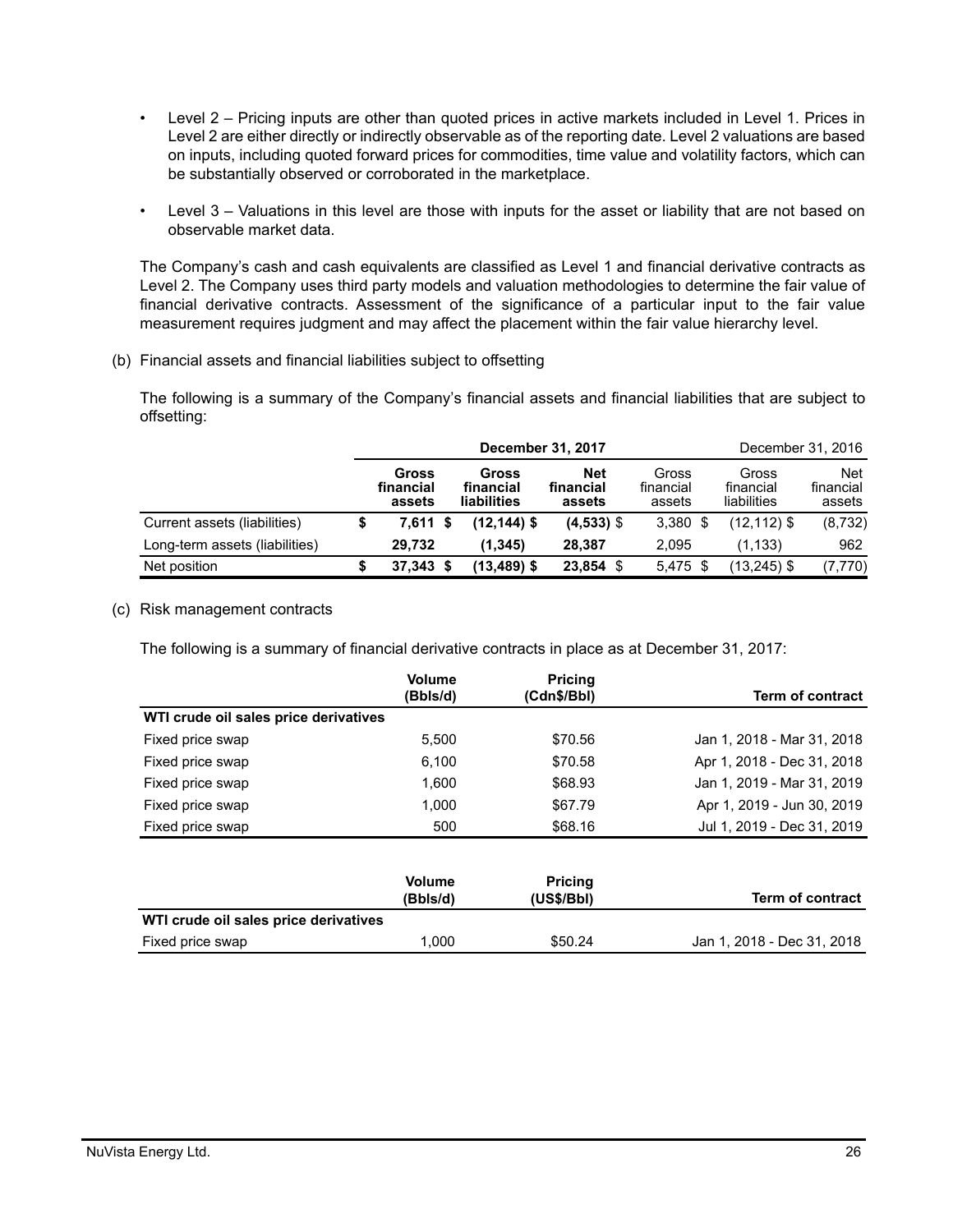|                                           | <b>Volume</b><br>(MMbtu/d) | Pricing<br>(US\$/MMbtu) | Term of contract           |
|-------------------------------------------|----------------------------|-------------------------|----------------------------|
| NYMEX natural gas sales price derivatives |                            |                         |                            |
| <b>AECO-NYMEX basis</b>                   | 10,000                     | (\$0.69)                | Jan 1, 2018 - Sep 30, 2018 |
| AECO-NYMEX basis                          | 23,261                     | (\$0.65)                | Oct 1, 2018 - Dec 31, 2018 |
| <b>AECO-NYMEX basis</b>                   | 42,500                     | (\$0.76)                | Jan 1, 2019 - Mar 31, 2019 |
| <b>AECO-NYMEX basis</b>                   | 17,500                     | (\$0.94)                | Apr 1, 2019 - Dec 31, 2019 |
| <b>AECO-NYMEX basis</b>                   | 47,500                     | (\$0.96)                | Jan 1, 2020 - Dec 31, 2020 |
| <b>AECO-NYMEX basis</b>                   | 95,000                     | (\$0.98)                | Jan 1, 2021 - Dec 31, 2021 |
| AECO-NYMEX basis                          | 95,000                     | (\$0.97)                | Jan 1, 2022 - Dec 31, 2022 |
| AECO-NYMEX basis                          | 50,000                     | (\$0.98)                | Jan 1, 2023 - Dec 31, 2023 |
| AECO-NYMEX basis                          | 50,000                     | (\$0.96)                | Jan 1, 2024 - Dec 31, 2024 |
| Chicago-NYMEX basis                       | 10,000                     | (\$0.20)                | Jan 1, 2018 - Sep 30, 2018 |
| Chicago-NYMEX basis                       | 3,370                      | (\$0.20)                | Oct 1, 2018 - Dec 31, 2018 |
| Malin-NYMEX Basis                         | 10,000                     | (\$0.40)                | Apr 1, 2018 - Sep 30, 2018 |
| Malin-NYMEX Basis                         | 16,630                     | (\$0.40)                | Oct 1, 2018 - Dec 31, 2018 |
| Malin-NYMEX Basis                         | 20,000                     | (\$0.40)                | Jan 1, 2019 - Sep 30, 2019 |
| Malin-NYMEX Basis                         | 13,370                     | (\$0.42)                | Oct 1, 2019 - Dec 31, 2019 |
| Malin-NYMEX Basis                         | 10,000                     | (\$0.45)                | Jan 1, 2020 - Sep 30, 2020 |
| Malin-NYMEX Basis                         | 3,370                      | (\$0.45)                | Oct 1, 2020 - Dec 31, 2020 |
| NYMEX fixed price swap                    | 43,278                     | \$3.03                  | Jan 1, 2018 - Mar 31, 2018 |
| NYMEX fixed price swap                    | 45,000                     | \$3.02                  | Apr 1, 2018 - Sep 30, 2018 |
| NYMEX fixed price swap                    | 35,054                     | \$2.96                  | Oct 1, 2018 - Dec 31, 2018 |
| NYMEX fixed price swap                    | 10,000                     | \$2.78                  | Jan 1, 2019 - Sep 30, 2019 |
| NYMEX fixed price swap                    | 3,370                      | \$2.78                  | Oct 1, 2019 - Dec 31, 2019 |

Subsequent to December 31, 2017 the following financial derivatives have been entered into:

|                                       | <b>Volume</b><br>(Bbls/d) | <b>Pricing</b><br>(Cdn\$/Bbl) | <b>Term of contract</b>    |
|---------------------------------------|---------------------------|-------------------------------|----------------------------|
| WTI crude oil sales price derivatives |                           |                               |                            |
| Fixed price swap                      | 600                       | \$73.17                       | Jul 1, 2018 - Sep 30, 2018 |
| Fixed price swap                      | 800                       | \$73.10                       | Oct 1, 2018 - Dec 31, 2018 |
| Fixed price swap                      | 1.300                     | \$72.48                       | Jan 1, 2019 - Jun 30, 2019 |
| Fixed price swap                      | 700                       | \$71.89                       | Jul 1, 2019 - Sep 30, 2019 |
| Fixed price swap                      | 500                       | \$71.48                       | Oct 1, 2019 - Dec 31, 2019 |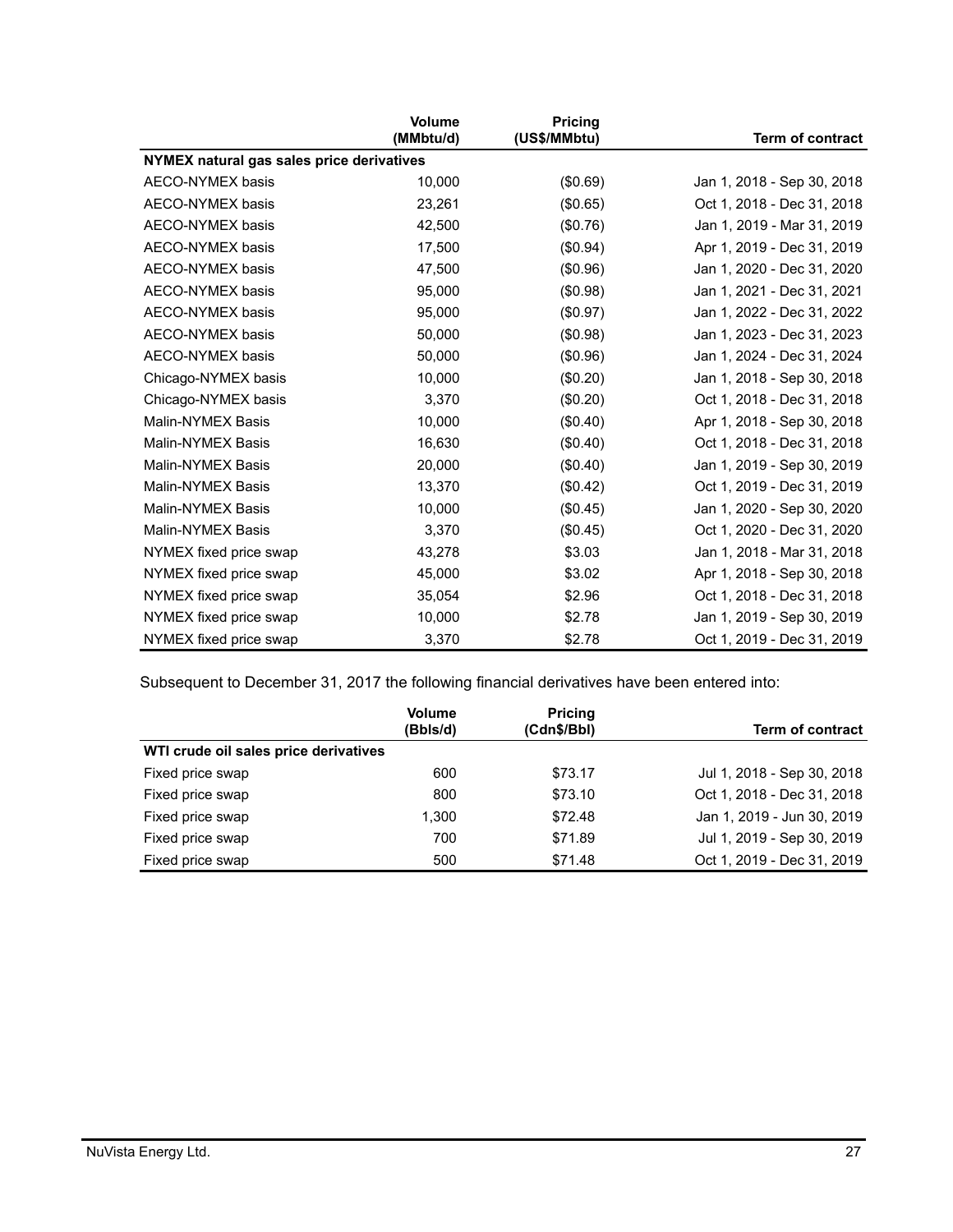|                                           | <b>Volume</b><br>(Bbls/d) | <b>Pricing</b><br>(US\$/MMbtu) | <b>Term of contract</b>    |
|-------------------------------------------|---------------------------|--------------------------------|----------------------------|
| NYMEX natural gas sales price derivatives |                           |                                |                            |
| Dawn-NYMEX basis                          | 15,000                    | (\$0.22)                       | Apr 1, 2018 - Sep 30, 2018 |
| Dawn-NYMEX basis                          | 5,054                     | (\$0.22)                       | Oct 1, 2018 - Dec 31, 2018 |
| Chicago-NYMEX basis                       | 6,630                     | (\$0.26)                       | Oct 1, 2018 - Dec 31, 2018 |
| Chicago-NYMEX basis                       | 10,000                    | (\$0.26)                       | Jan 1, 2019 - Sep 30, 2019 |
| Chicago-NYMEX basis                       | 13,315                    | (\$0.25)                       | Oct 1, 2019 - Dec 31, 2019 |
| Chicago-NYMEX basis                       | 15,000                    | (\$0.25)                       | Jan 1, 2020 - Dec 31, 2020 |
| Chicago-NYMEX basis                       | 15,000                    | $(\$0.24)$                     | Jan 1, 2021 - Sep 30, 2022 |
| Chicago-NYMEX basis                       | 5,054                     | $(\$0.24)$                     | Oct 1, 2022 - Dec 31, 2022 |
| AECO-NYMEX basis                          | 50,000                    | (\$1.03)                       | Jan 1, 2023 - Dec 31, 2024 |
| NYMEX fixed price swap                    | 13,261                    | \$2.79                         | Oct 1, 2018 - Dec 31, 2018 |
| NYMEX fixed price swap                    | 20,000                    | \$2.79                         | Jan 1, 2019 - Sep 30, 2019 |
| NYMEX fixed price swap                    | 6,739                     | \$2.79                         | Oct 1, 2019 - Dec 31, 2019 |

The following is a reconciliation of movement in the fair value of financial derivative contracts:

|                                                       | December 31, 2017 | December 31, 2016 |
|-------------------------------------------------------|-------------------|-------------------|
| Fair value of contracts, beginning of year            | $(7,770)$ \$      | 25,756            |
| Change in the fair value of contracts in the period   | 36,688            | (7, 197)          |
| Fair value of contracts realized in the period        | (5,064)           | (26, 329)         |
| Fair value of contracts, end of year                  | 23,854 \$         | (7, 770)          |
| Financial derivative assets (liabilities) – current   | $(4,533)$ \$      | (8, 732)          |
| Financial derivative assets (liabilities) - long term | 28,387 \$         | 962               |

# (d) Physical delivery sales contracts

The following is a summary of the physical delivery sales contracts in place as at December 31, 2017:

|                                               | <b>Volume</b><br>(GJ/d) | <b>Pricing</b><br>(Cdn\$/GJ) | Term of contract           |
|-----------------------------------------------|-------------------------|------------------------------|----------------------------|
| Natural gas physical delivery sales contracts |                         |                              |                            |
| AECO fixed price swap                         | 47.500                  | \$2.72                       | Jan 1, 2018 - Sep 30, 2018 |
| AECO fixed price swap                         | 29.266                  | \$2.72                       | Oct 1, 2018 - Dec 31, 2018 |

Subsequent to December 31, 2017 the following physical delivery sales contracts have been entered into:

|                                               | <b>Volume</b><br>(GJ/d) | <b>Pricing</b><br>(Cdn\$/GJ) | <b>Term of contract</b>    |  |  |  |
|-----------------------------------------------|-------------------------|------------------------------|----------------------------|--|--|--|
| Natural gas physical delivery sales contracts |                         |                              |                            |  |  |  |
| Dawn fixed price swap                         | 3.444                   | \$3.07                       | Jan 1, 2018 - Mar 31, 2018 |  |  |  |
| Dawn fixed price swap                         | 10.000                  | \$3.07                       | Apr 1, 2018 - Sep 30, 2018 |  |  |  |
| Dawn fixed price swap                         | 3.370                   | \$3.07                       | Oct 1, 2018 - Dec 31, 2018 |  |  |  |

# (e) Financial risk management

In the normal course of business, the Company is exposed to a variety of financial risks that arise as a result of its exploration, development, production, and financing activities such as: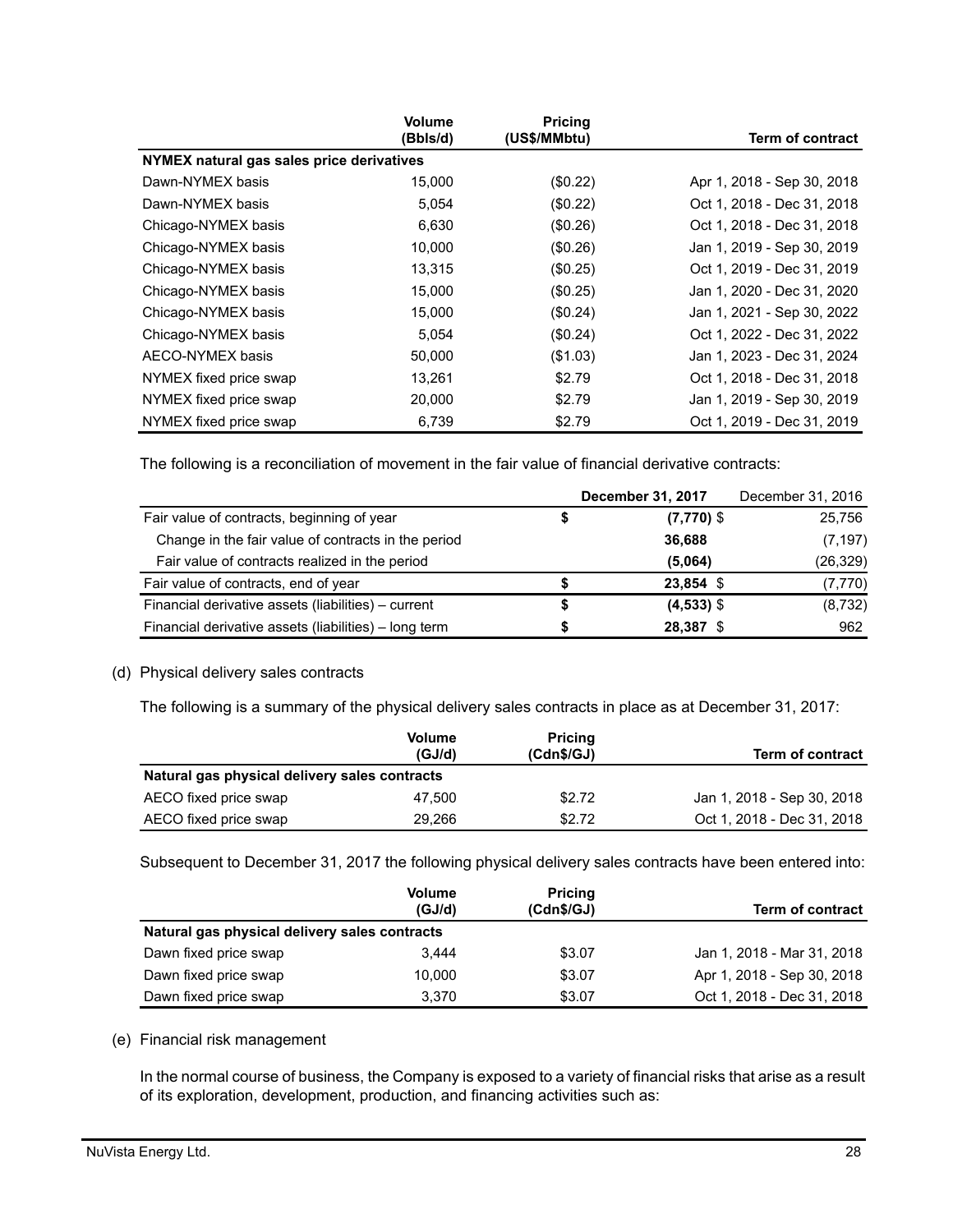- credit risk;
- liquidity risk; and
- market risk.

The Board of Directors oversees management's establishment and execution of the Company's risk management framework. Management has implemented and monitors compliance with risk management policies. The Company's risk management policies are established to identify and analyze the risks faced by the Company, to set appropriate risk limits and controls and to monitor risks and adherence to market conditions and the Company's activities.

(i) Credit risk

Credit risk is the risk of financial loss to the Company if a counterparty to a financial instrument fails to meet its contractual obligations. The Company is exposed to credit risk with respect to its accounts receivables. Most of the Company's accounts receivable arises from transactions with joint interest partners and petroleum and natural gas sales with petroleum and natural gas marketers. The Company mitigates its credit risk by entering into contracts with established counterparties that have strong credit ratings and reviewing its exposure to individual counterparties on a regular basis.

The accounts receivable balance was \$47.9 million of which \$0.6 million of accounts receivable were past due. The Company considers all amounts greater than 90 days past due. These past due accounts receivable are considered to be collectible. When determining whether past due accounts are uncollectible, the Company factors in the past credit history of the counterparties. The Company did not have accounts receivable balances owing from counterparties that constituted more than 10% of the total revenue during the year ended December 31, 2017.

(ii) Liquidity risk

Liquidity risk is the risk that the Company will not be able to meet its financial obligations as they become due. The Company manages its liquidity through continuously monitoring cash flows from operating activities, review of the actual capital expenditure program, managing maturity profiles of financial assets and financial liabilities, maintaining a revolving credit facility with sufficient capacity, and managing its commodity price risk management program. These activities ensure that the Company has sufficient funds to meet its financial obligations when due.

The timing of cash flows relating to financial liabilities as at December 31, 2017 is as follows:

|                                               |         |        | $2$ to $3$ | 4 to 5 | Beyond  |
|-----------------------------------------------|---------|--------|------------|--------|---------|
|                                               | Total   | year   | vears      | years  | 5 years |
| Accounts payable and accrued liabilities      | 49.990  | 49.990 |            |        |         |
| Accrued environmental remediation liabilities | 735     | 735    |            |        |         |
| Other liabilities                             |         |        |            |        |         |
| Senior unsecured notes                        | 67.680  |        |            | 67.680 |         |
| Long-term debt                                | 125.725 |        | 125.725    |        |         |
| <b>Total financial liabilities</b>            | 244.130 | 50.725 | 125.725    | 67.680 |         |

#### (iii) Market risk

Market risk is the risk that the fair value or future cash flows of a financial instrument will fluctuate due to changes in commodity price risk, currency risk, and interest rate risk. The Company is engaged in oil and gas exploration, development and production activities in Canada and as a result has significant exposure to commodity price risk. The Company has adopted a disciplined commodity price risk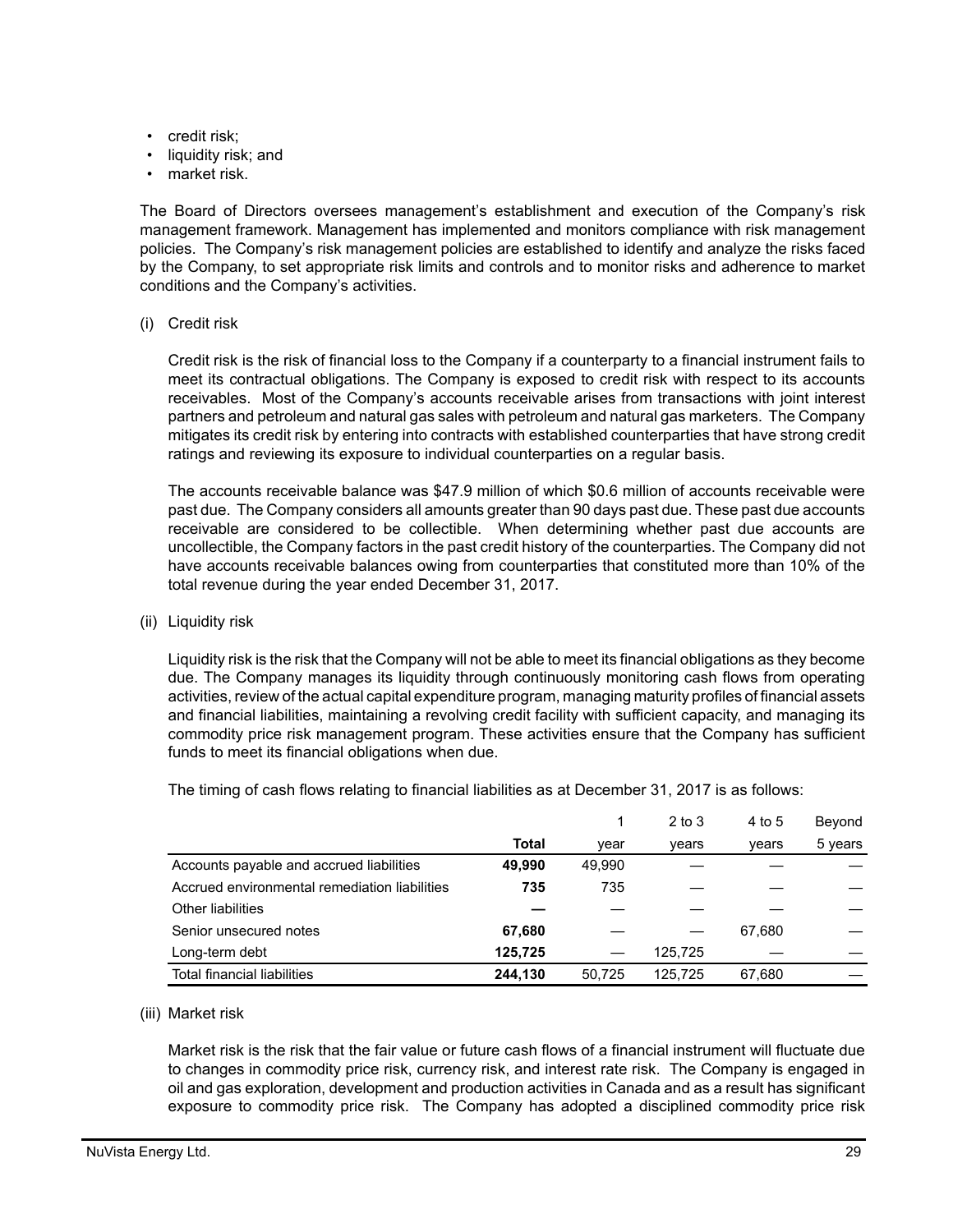management program as part of its overall financial management strategy. The Company considers all of these transactions to be economic hedges but does not designate them as hedges for accounting purposes.

(a) Commodity price risk

Commodity price risk is the risk that the fair value of financial instruments will fluctuate as a result of changes in commodity prices. The Company manages the risks associated with changes in commodity prices through the use of various financial derivative and physical delivery sales contracts. The financial derivative contracts are considered financial instruments but the physical delivery sales contracts are excluded from the definition of financial instruments. The Company uses financial instruments and physical delivery sales contracts to manage petroleum and natural gas commodity price risk.

(b) Currency risk

Currency risk is the risk that the fair value of a financial instrument will fluctuate as a result of changes in foreign exchange rates. The Company's financial instruments are only indirectly exposed to currency risk as the underlying commodity prices in Canada for petroleum and natural gas are impacted by changes in exchange rate between the Canadian and United States dollars. In addition, NuVista has US dollar denominated receivables and payables which future cash payments are directly impacted by the exchange rate in effect on the payment date.

(c) Interest rate risk

Interest rate risk is the risk that the fair value or future cash flows will fluctuate because of changes in market interest rates. The Company is exposed to interest rate fluctuations on its bank loan which bears a floating rate of interest. The Company had no interest rate swap or financial contracts in place as at or during the year ended December 31, 2017.

If interest rates increase or decreased by 1% it is estimated that net earnings would increase and or decrease by \$1.0 million. This is based on the assumption that the interest rate increase or decrease was in effect at the beginning of the year.

(d) Financial instrument sensitivities

The following table summarizes the effects of movement in commodity prices on net earnings due to changes in the fair value of financial derivative contracts in place at December 31, 2017. Changes in the fair value generally cannot be extrapolated because the relationship of a change in an assumption to the change in fair value may not be linear.

|                                     |   | 2017          | 2016      |
|-------------------------------------|---|---------------|-----------|
| Increase in \$ WTI - oil \$10/Bbl   | S | $(30,713)$ \$ | (24, 156) |
| Decrease in \$ WTI - oil \$10/Bbl   |   | 31.069        | 23.417    |
| Increase in $$AECO - gas $0.50/GJ$  |   | (35, 651)     | (14, 526) |
| Decrease in \$ AECO - gas \$0.50/GJ |   | 35.234        | 14,503    |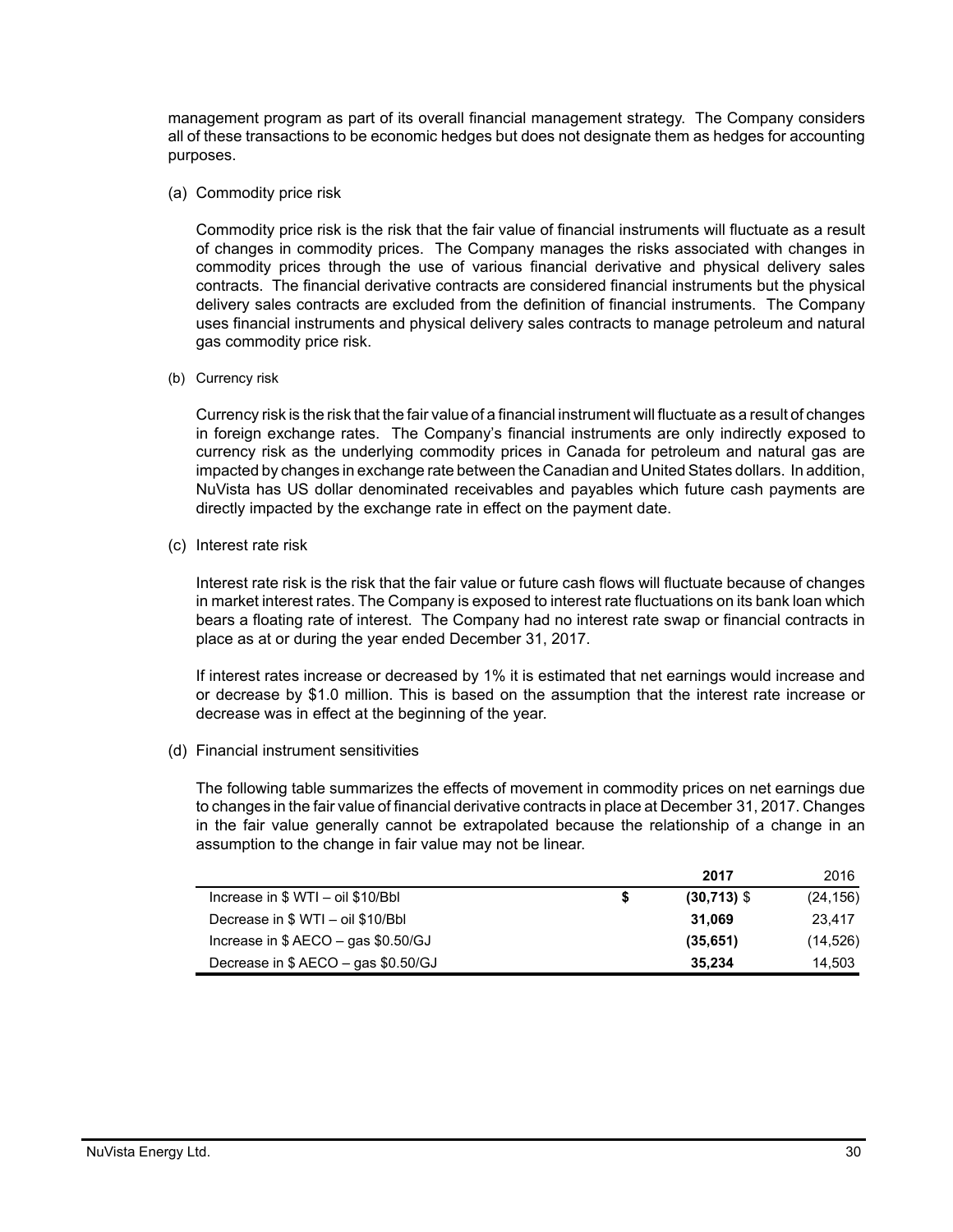#### **18. Financing costs**

|                                           | 2017        | 2016   |
|-------------------------------------------|-------------|--------|
| Interest expense                          | $11.800$ \$ | 10.060 |
| Accretion of asset retirement obligations | 1.524       | 1.771  |
| Total financing costs                     | $13.324$ \$ | 11,831 |

## **19. Supplemental cash flow information**

|                                          |    | 2017           | 2016    |
|------------------------------------------|----|----------------|---------|
| Cash provided by (used for):             |    |                |         |
| Accounts receivable and prepaid expenses | \$ | $(15, 105)$ \$ | (1,368) |
| Other assets                             |    | (540)          | (396)   |
| Accounts payable and accrued liabilities |    | (864)          | 802     |
|                                          | S  | $(16,509)$ \$  | (962)   |
| Related to:                              |    |                |         |
| Operating activities                     | \$ | $31,913$ \$    | (649)   |
| Investing activities                     |    | (48, 422)      | (313)   |
|                                          | S  | $(16,509)$ \$  | (962)   |

# **20. Commitments**

The following is a summary of the Company's commitments as at December 31, 2017:

|                                                 | Total           | 2018      | 2019      | 2020          | 2021       | 2022       | Thereafter |
|-------------------------------------------------|-----------------|-----------|-----------|---------------|------------|------------|------------|
| Transportation and<br>processing <sup>(1)</sup> | 988.645 \$      | 83.178 \$ | 86.900 \$ | $95.513$ \$   | 107.707 \$ | 107.437 \$ | 507.910    |
| Office lease                                    | 14.627          | 1.814     | 1.814     | 1.826         | 1.887      | 1,893      | 5,393      |
| Total commitments                               | $$1,003,272$ \$ | 84,992    | 88.714 \$ | 97.339<br>\$. | 109.594    | 109.330    | 513.303    |

 $^{(1)}$  Certain of the transportation and processing commitments are secured by outstanding letters of credit totaling \$12.8 million at December 31, 2017 (December 31, 2016 - \$16.5 million).

# **21. Personnel expenses**

Key management personnel include the Board of Directors and executive officers of the Company. The compensation included in general and administrative expenses relating to key management personnel for the year was comprised of the following:

|                                         | 2017  | 2016  |
|-----------------------------------------|-------|-------|
| Salaries, wages and short-term benefits | 4.087 | 3.475 |
| Share-based payments (1)                | 1.638 | 1.273 |
| Total                                   | 5.725 | 4.748 |

 $(1)$  Represents the amortization of share-based compensation expense as recorded in the financial statements.